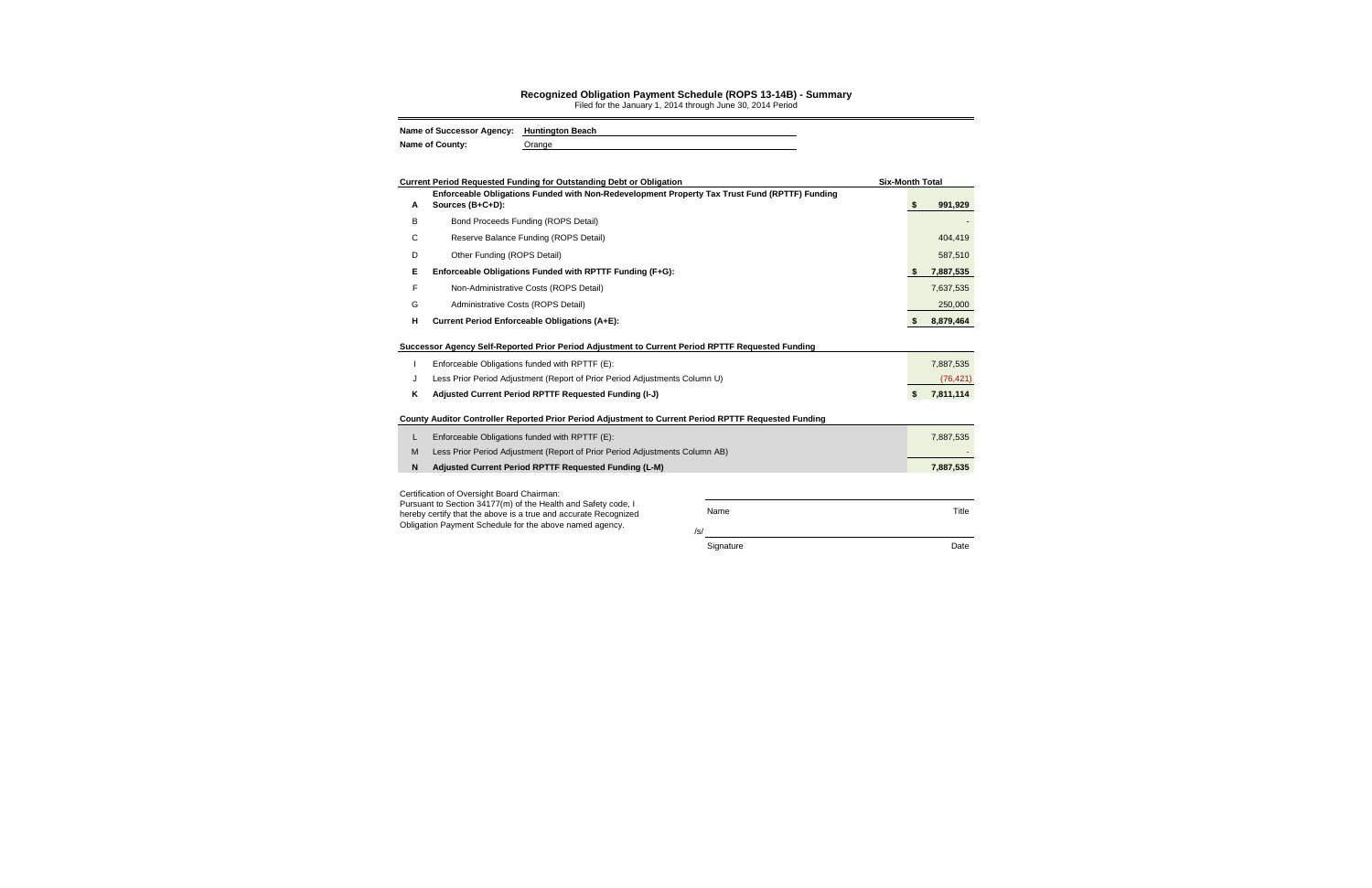| $\mathbf{A}$<br>В                                                                                                                                                                          | C                                               | D                                       | E.                                                                        | F                                                      | G                                  | н                 |              |                      | Κ               |
|--------------------------------------------------------------------------------------------------------------------------------------------------------------------------------------------|-------------------------------------------------|-----------------------------------------|---------------------------------------------------------------------------|--------------------------------------------------------|------------------------------------|-------------------|--------------|----------------------|-----------------|
|                                                                                                                                                                                            |                                                 |                                         |                                                                           |                                                        | <b>Fund Sources</b>                |                   |              |                      |                 |
|                                                                                                                                                                                            |                                                 | <b>Bond Proceeds</b>                    |                                                                           | <b>Reserve Balance</b>                                 | Other                              |                   | <b>RPTTF</b> |                      |                 |
| Fund Balance Information by ROPS Period                                                                                                                                                    | <b>Bonds Issued</b><br>on or before<br>12/31/10 | Bonds Issued<br>on or after<br>01/01/11 | Review balances<br>retained for<br>approved<br>enforceable<br>obligations | <b>RPTTF</b> balances<br>retained for bond<br>reserves | Rent,<br>Grants.<br>Interest, Etc. | Non-Admin         | Admin        | <b>Total</b>         | <b>Comments</b> |
| ROPS III Actuals (01/01/13 - 6/30/13)                                                                                                                                                      |                                                 |                                         |                                                                           |                                                        |                                    |                   |              |                      |                 |
| Beginning Available Fund Balance (Actual 01/01/13)<br>Note that for the RPTTF, $1 + 2$ should tie to columns L and Q in the<br>Report of Prior Period Adjustments (PPAs)                   |                                                 |                                         |                                                                           |                                                        |                                    |                   |              |                      |                 |
| Revenue/Income (Actual 06/30/13) Note that the RPTTF amounts<br>should tie to the ROPS III distributions from the County Auditor-<br>Controller<br>$\mathbf{2}$                            |                                                 |                                         |                                                                           |                                                        | 481,656                            | 6,708,286         |              | 304,106 \$ 7,494,048 |                 |
| Expenditures for ROPS III Enforceable Obligations (Actual<br>06/30/13) Note that for the RPTTF, $3 + 4$ should tie to columns N<br>and S in the Report of PPAs<br>$3^{\circ}$              |                                                 |                                         |                                                                           |                                                        | 481.656                            | 6.631.865         |              | 304,106 \$ 7,417,627 |                 |
| Retention of Available Fund Balance (Actual 06/30/13) Note that<br>the Non-Admin RPTTF amount should only include the retention of<br>reserves for debt service approved in ROPS III<br>-4 |                                                 |                                         |                                                                           |                                                        |                                    |                   |              |                      |                 |
| ROPS III RPTTF Prior Period Adjustment Note that the net Non-<br>Admin and Admin RPTTF amounts should tie to columns O and T in<br>5 the Report of PPAs.                                   |                                                 |                                         | No entry required                                                         |                                                        |                                    | 76,421            |              | 76.421               |                 |
| 6 Ending Actual Available Fund Balance $(1 + 2 - 3 - 4 - 5)$                                                                                                                               |                                                 | $\mathbf{s}$                            | \$                                                                        |                                                        |                                    |                   | \$           |                      |                 |
| ROPS 13-14A Estimate (07/01/13 - 12/31/13)                                                                                                                                                 |                                                 |                                         |                                                                           |                                                        |                                    |                   |              |                      |                 |
| Beginning Available Fund Balance (Actual 07/01/13) (C, D, E, G,<br>and $I = 4 + 6$ , $F = H4 + F6$ , and $H = 5 + 6$                                                                       |                                                 | \$                                      | \$                                                                        |                                                        |                                    | 76,421            | \$           | 76,421<br>\$         |                 |
| Revenue/Income (Estimate 12/31/13)<br>Note that the RPTTF amounts should tie to the ROPS 13-14A<br>8 distributions from the County Auditor-Controller                                      |                                                 |                                         |                                                                           |                                                        | 373,716                            | 5,625,998         | $250,000$ \$ | 6,249,714            |                 |
| <b>Expenditures for 13-14A Enforceable Obligations</b><br>9 (Estimate 12/31/13)                                                                                                            |                                                 |                                         |                                                                           |                                                        | 373,716                            | 5,625,998         | 250,000      | 6,249,714<br>-\$     |                 |
| Retention of Available Fund Balance (Estimate 12/31/13)<br>Note that the RPTTF amounts may include the retention of reserves<br>10 for debt service approved in ROPS 13-14A                |                                                 |                                         |                                                                           |                                                        |                                    |                   |              |                      |                 |
| 11 Ending Estimated Available Fund Balance (7 + 8 - 9 -10)                                                                                                                                 | $\sim$                                          | l \$                                    | \$                                                                        |                                                        | \$                                 | $76,421$ \$<br>\$ |              | 76,421               |                 |

## **Recognized Obligation Payment Schedule (ROPS) 13-14B - Report of Fund Balances** (Report Amounts in Whole Dollars)

| rom property tax revenues is required by an |
|---------------------------------------------|
| Κ                                           |
|                                             |
|                                             |
|                                             |
|                                             |
| <b>Comments</b>                             |
|                                             |
|                                             |
|                                             |
|                                             |
|                                             |
|                                             |
|                                             |
|                                             |
|                                             |
|                                             |
|                                             |
|                                             |
|                                             |
|                                             |
|                                             |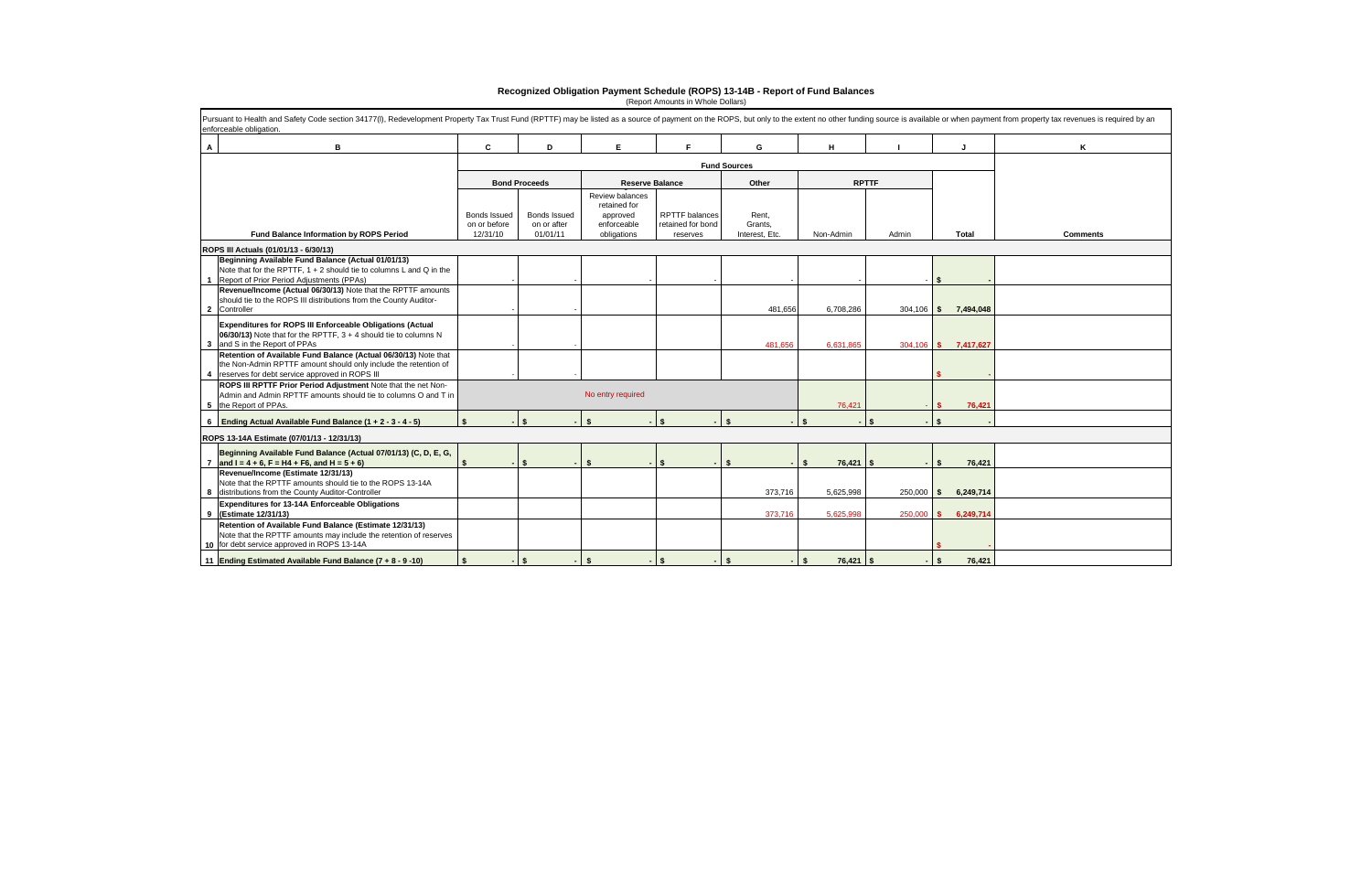|       |                                                                                                                                                          |                                                  |                       |                         |                                                       | Recognized Obligation Payment Schedule (ROPS) 13-14B - ROPS Detail<br>January 1, 2014 through June 30, 2014<br>(Report Amounts in Whole Dollars)                                                                        |              |                                   |         |                      |                                           |                             |                           |                       |                              |
|-------|----------------------------------------------------------------------------------------------------------------------------------------------------------|--------------------------------------------------|-----------------------|-------------------------|-------------------------------------------------------|-------------------------------------------------------------------------------------------------------------------------------------------------------------------------------------------------------------------------|--------------|-----------------------------------|---------|----------------------|-------------------------------------------|-----------------------------|---------------------------|-----------------------|------------------------------|
|       |                                                                                                                                                          |                                                  |                       |                         |                                                       |                                                                                                                                                                                                                         |              |                                   |         |                      |                                           |                             |                           |                       |                              |
|       | в                                                                                                                                                        | C                                                | D                     | E                       | E                                                     | G                                                                                                                                                                                                                       | н            |                                   |         |                      |                                           | м                           | N                         | $\mathbf{o}$          | P.                           |
|       |                                                                                                                                                          |                                                  |                       |                         |                                                       |                                                                                                                                                                                                                         |              |                                   |         |                      | Non-Redevelopment Property Tax Trust Fund | <b>Funding Source</b>       |                           |                       |                              |
|       |                                                                                                                                                          |                                                  | Contract/Agreement    | Contract/Agreement      |                                                       |                                                                                                                                                                                                                         |              | <b>Total Outstanding</b>          |         |                      | (Non-RPTTF)                               |                             | <b>RPTTF</b>              |                       |                              |
| Item# | Project Name / Debt Obligation                                                                                                                           | <b>Obligation Type</b>                           | <b>Execution Date</b> | <b>Termination Date</b> | Payee                                                 | <b>Description/Project Scope</b>                                                                                                                                                                                        | Project Area | Debt or Obligation<br>111,076,308 | Retired | <b>Bond Proceeds</b> | Reserve Balance<br>404,419 \$             | Other Funds<br>$587,510$ \$ | Non-Admin<br>7,637,535 \$ | Admin<br>$250,000$ \$ | Six-Month Total<br>8,879,464 |
|       | 1 Land Sale Emerald Cove                                                                                                                                 | <b>City/County Loans</b><br>On or Before 6/27/11 | 5/18/2009             | 10/1/2030               | COHB Park A & D Fund                                  | Legally Binding Operative Agreement<br>Principal Amount - \$1,740,834, Interest<br>Rates 3.81%, Debt Incurred on May 18,<br>2009                                                                                        | Merged       | 5,892,705                         | N       |                      |                                           |                             |                           |                       |                              |
|       | 2 Hyatt Regency Huntington Beach<br>Project                                                                                                              | OPA/DDA/Constructi 9/14/1998                     |                       | 9/30/2023               | PCH Beach Resorts LLC                                 | <b>Disposition and Development</b><br>Agreement approved on September 14,<br>1998 for the Waterfront Development                                                                                                        | Merged       | 5,040,392                         | N       |                      |                                           |                             | 734,079                   |                       | 734,079                      |
|       | 3 2002 Tax Allocation Refunding<br><b>Bonds</b>                                                                                                          | Bonds Issued On or 6/19/2002<br>Before 12/31/10  |                       | 8/1/2024                | Bank of New York Trust Co.                            | Tax Allocation Bonds Debt Service<br>Payments                                                                                                                                                                           | Merged       | 14,688,175                        | N       |                      |                                           |                             | 1,638,038                 |                       | 1,638,038<br>-\$             |
|       | 4 1999 Tax Allocation Refunding<br><b>Bonds</b>                                                                                                          | Bonds Issued On or<br>Before 12/31/10            | 1/12/1999             | 8/1/2024                | Bank of New York Trust Co.                            | <b>Tax Allocation Bonds Debt Service</b><br>Payments                                                                                                                                                                    | Merged       | 6,729,658                         | N       |                      |                                           |                             | 747,364                   |                       | 747,364<br>$\mathfrak{L}$    |
|       | 5 2002 Tax Allocation Refunding<br><b>Bonds</b>                                                                                                          | Fees                                             | 11/17/2010            | 11/17/2013              | Arbitrage Compliance<br>Specialist                    | Tax Allocation Bonds arbitrage rebate<br>calculation - Federal IRS Compliance                                                                                                                                           | Merged       | 500                               | N       |                      |                                           |                             | 500                       |                       | 500<br>$\mathfrak{L}$        |
|       | 6 1999 Tax Allocation Refunding<br><b>Bonds</b>                                                                                                          | Fees                                             | 11/17/2010            | 11/17/2013              | Arbitrage Compliance<br>Specialist                    | Tax Allocation Bonds arbitrage rebate<br>calculation - Federal IRS Compliance                                                                                                                                           | Merged       | 500                               | N       |                      |                                           |                             | 500                       |                       | 500<br>$\mathcal{L}$         |
|       | 7 2002 Tax Allocation Refunding<br><b>Bonds</b>                                                                                                          | Bonds Issued On or 6/19/2002<br>Before 12/31/10  |                       | 8/1/2016                | Internal Revenue Service                              | IRS Arbitrage Rebate Payment                                                                                                                                                                                            | Merged       |                                   | N       |                      |                                           |                             |                           |                       | $\mathfrak{L}$               |
|       | 8 2002 Tax Allocation Refunding<br><b>Bonds</b>                                                                                                          | Bonds Issued On or 6/19/2002<br>Before 12/31/10  |                       | 8/1/2024                | Bank of New York Mellon                               | Tax Allocation Bonds - Payment to<br>Fiscal Agent                                                                                                                                                                       | Merged       | 1,537                             | N       |                      |                                           |                             | 1,537                     |                       | $\mathcal{L}$<br>1,537       |
|       | 9 1999 Tax Allocation Refunding<br><b>Bonds</b>                                                                                                          | Bonds Issued On or<br>Before 12/31/10            | 1/12/1999             | 8/1/2024                | Bank of New York Mellon                               | Tax Allocation Bonds - Payment to<br>Fiscal Agent                                                                                                                                                                       | Merged       | 848                               | N       |                      |                                           |                             | 848                       |                       | 848<br>$\mathfrak{L}$        |
|       | 10 2002 Tax Allocation Refunding<br><b>Bonds</b>                                                                                                         | Fees                                             | 7/7/2009              | 7/7/2014                | Harrell & Company<br>Advisors, LLC                    | Preparation and filing of Continuing<br>Disclosure Annual Reports and Material<br><b>Event Notices</b>                                                                                                                  | Merged       | 250                               | N       |                      |                                           |                             | 250                       |                       | 250<br>$\mathcal{F}$         |
|       | 11 1999 Tax Allocation Refunding<br><b>Bonds</b>                                                                                                         | Fees                                             | 7/7/2009              | 7/7/2014                | Harrell & Company<br>Advisors, LLC                    | Preparation and filing of Continuing<br>Disclosure Annual Reports and Materia<br><b>Event Notices</b>                                                                                                                   | Merged       | 1,525                             | N.      |                      |                                           |                             | 1,525                     |                       | 1,525                        |
|       | 12 Emerald Cove 2010 Series A Lease<br>Revenue Refunding Bonds                                                                                           | Bonds Issued On or<br>Before 12/31/10            | 5/13/2010             | 9/1/2021                | <b>US Bank</b>                                        | Emerald Cove 2010 Series A Lease<br>Revenue Refunding Bonds Debt<br><b>Service Payments</b>                                                                                                                             | Merged       |                                   | N       |                      |                                           |                             |                           |                       |                              |
|       | 13 HUD Section 108 Infrastructure<br>Loan for Hyatt/Hilton Properties                                                                                    | Bonds Issued On or<br>Before 12/31/10            | 7/21/2010             | 8/1/2019                | Bank of New York Mellon                               | Legally binding and enforceable loan<br>agreement with the U.S. Department of<br>Housing and Urban Development for<br>capital improvements                                                                              | Merged       | 2,966,608                         | N       |                      |                                           |                             | 447,822                   |                       | 447,822                      |
|       | 14 Strand Hotel and Mixed-Use Project, OPA/DDA/Constructi 6/1/1999<br>Parking & Infrastructure                                                           |                                                  |                       | 9/30/2033               | CIM Group, LLC and Kane<br>Ballmer and Berkman        |                                                                                                                                                                                                                         |              | 12,666,819                        | N       |                      |                                           |                             | 702,903                   |                       | - 56<br>702,903              |
|       | 15 Strand Project Additional Parking                                                                                                                     | OPA/DDA/Constructi 1/20/2009                     |                       | 9/30/2033               | CIM Group, LLC                                        | Property Tax Sharing Agreement under Merged<br>the Disposition and Development<br>Agreement (DDA) and Sixth<br>Implementation Agreement for the<br>Strand projects parking structure<br>authorized on January 20, 2009. |              | 989,709                           | N       |                      |                                           |                             | 49,756                    |                       | $\mathfrak{L}$<br>49,756     |
|       | 16 Pacific City                                                                                                                                          | OPA/DDA/Constructi 10/16/2006                    |                       | 10/16/2026              | Makar Properties & Kane<br><b>Ballmer and Berkman</b> | <b>Owner Participation Agreement</b><br>approved on October 16, 2006 for<br>future development of a 31-acre site<br>located at Pacific Coast Highway and<br>First Street and financed by property<br>tax allocations.   | Merged       | 5,520,000                         | N       |                      |                                           |                             |                           |                       |                              |
|       | 17 Pacific City - Very Low Income Units OPA/DDA/Constructi 10/16/2006                                                                                    |                                                  |                       | 11/26/2024              | <b>Makar Properties</b>                               |                                                                                                                                                                                                                         |              |                                   | N       |                      |                                           |                             |                           |                       |                              |
|       | 18 Affordable Housing Compliance<br>Community Redevelopment Law,<br>Health and Safety Code Section<br>33000, et. seq. Covenant monitoring<br>per AB 987. | OPA/DDA/Constructi 9/30/2010                     |                       | 7/20/2013               | Amerinational                                         |                                                                                                                                                                                                                         |              |                                   | N       |                      |                                           |                             |                           |                       |                              |
|       | 19 Repayment of SERAF Debt<br>Obligation 2009                                                                                                            | SERAF/ERAF                                       | 5/10/2010             | 11/26/2024              | <b>Housing Authority</b>                              | Legally enforceable obligation for<br>SERAF Loan repayment                                                                                                                                                              | Merged       | 3,374,606                         | N       |                      |                                           |                             |                           |                       | $\mathbb{S}$                 |
|       | 20 Repayment of SERAF Debt<br>Obligation 2010                                                                                                            | SERAF/ERAF                                       | 5/10/2011             | 11/26/2024              | Housing Authority                                     | Legally enforceable obligation for<br>SERAF Loan repayment                                                                                                                                                              | Merged       | 713,733                           | N       |                      |                                           |                             |                           |                       |                              |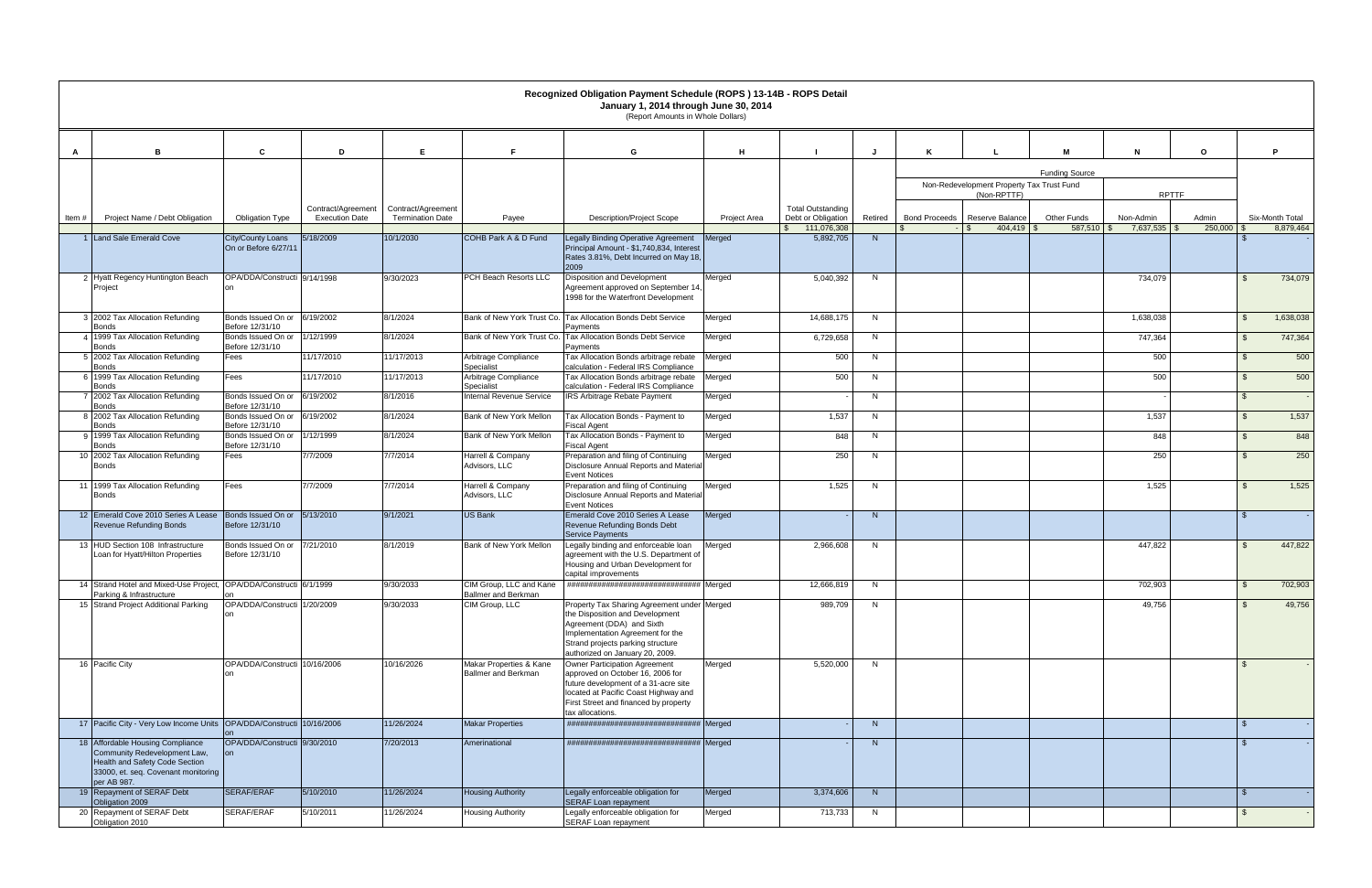|                                                                                           |                                                        |                       |                                       |                                                                                                    | Recognized Obligation Payment Schedule (ROPS) 13-14B - ROPS Detail<br>January 1, 2014 through June 30, 2014<br>(Report Amounts in Whole Dollars)                                                                                                                      |                               |                             |               |                                                          |                       |                    |              |                               |
|-------------------------------------------------------------------------------------------|--------------------------------------------------------|-----------------------|---------------------------------------|----------------------------------------------------------------------------------------------------|-----------------------------------------------------------------------------------------------------------------------------------------------------------------------------------------------------------------------------------------------------------------------|-------------------------------|-----------------------------|---------------|----------------------------------------------------------|-----------------------|--------------------|--------------|-------------------------------|
| в                                                                                         | C                                                      | D                     | E                                     | F                                                                                                  | G                                                                                                                                                                                                                                                                     | H                             |                             | J.            |                                                          | M                     | N                  | $\mathbf{o}$ | P.                            |
|                                                                                           |                                                        |                       |                                       |                                                                                                    |                                                                                                                                                                                                                                                                       |                               |                             |               |                                                          | <b>Funding Source</b> |                    |              |                               |
|                                                                                           |                                                        |                       |                                       |                                                                                                    |                                                                                                                                                                                                                                                                       |                               |                             |               | Non-Redevelopment Property Tax Trust Fund<br>(Non-RPTTF) |                       | <b>RPTTF</b>       |              |                               |
|                                                                                           |                                                        | Contract/Agreement    | Contract/Agreement                    |                                                                                                    |                                                                                                                                                                                                                                                                       |                               | <b>Total Outstanding</b>    |               |                                                          |                       |                    |              |                               |
| Project Name / Debt Obligation<br>Item#<br>21 Abdelmudi Owner Participation               | <b>Obligation Type</b><br>OPA/DDA/Constructi 5/28/1991 | <b>Execution Date</b> | <b>Termination Date</b><br>12/31/2017 | Payee<br>Abdelmudi Development                                                                     | <b>Description/Project Scope</b><br>Owner Participation Agreement/Rent                                                                                                                                                                                                | Project Area<br>Merged        | Debt or Obligation<br>7,500 | Retired<br>N. | Bond Proceeds   Reserve Balance                          | Other Funds           | Non-Admin<br>7,500 | Admin        | Six-Month Total<br>7,500      |
| Agreement/Rent Differential<br>Agreement                                                  |                                                        |                       |                                       | Company                                                                                            | Differential Agreement approved on<br>May 28, 1991 for the development of<br>the three story building at the<br>Oceanview Promenade. The Third<br>Implementation Amendment took effect<br>on November 21, 1994.                                                       |                               |                             |               |                                                          |                       |                    |              |                               |
| 22 Covenant enforcement for Affordable Legal                                              |                                                        | 2/20/2012             | 2/20/2013                             | Jessica Latham, Esg                                                                                | Statutory obligation for legal<br>compliance and operations of Housing                                                                                                                                                                                                | Merged                        |                             | $\mathsf{Y}$  |                                                          |                       |                    |              |                               |
| housing projects                                                                          |                                                        |                       |                                       |                                                                                                    | Authority pursuant to the requirements<br>of Section 33413(b)(4) and 33490(a)(2)<br>and (3) of the California Community<br>Redevelopment Law, Health and Safety<br>Code Section 33000, et. seq.                                                                       |                               |                             |               |                                                          |                       |                    |              |                               |
| 23 Unfunded CalPERS Pension<br>Liabilities                                                | <b>Unfunded Liabilities</b>                            | 6/30/2011             | 11/26/2026                            | CalPERS                                                                                            | Unfunded CalPERS pension obligation Merged<br>as per CalPERS actuarial valuation as<br>of June 30, 2011                                                                                                                                                               |                               | 2,364,734                   | N             |                                                          |                       | 105,062            |              | 105,062                       |
| 24 Unfunded Supplemental Retirement Unfunded Liabilities 9/30/2011<br>Liabilities         |                                                        |                       | 11/26/2026                            | US Bank                                                                                            | Unfunded actuarial accrued liability as Merged<br>of September 30, 2012 as per actuarial<br>valuation by Bartel Associates, LLC.                                                                                                                                      |                               | 589,208                     | N.            |                                                          |                       | 28,952             |              | 28,952<br>$\mathcal{L}$       |
| 25 Public Agency Retirement Systems<br>(PARS) Notes Payable                               | <b>Unfunded Liabilities</b>                            | 9/10/2010             | 10/10/2014                            | Pacific Life Ins                                                                                   | Legally enforceable retirement<br>obligation for early retirement incentive<br>program and annuity contract with<br>Pacific Life Insurance Incorporated                                                                                                               | Merged                        | 104,802                     | N             |                                                          |                       | 104,802            |              | $\hat{\mathbf{r}}$<br>104,802 |
| 26 Unfunded OPEB Liabilities                                                              | <b>Unfunded Liabilities</b>                            | 6/30/2011             | 11/26/2024                            | CalPERS/CERBT                                                                                      | Unfunded actuarial accrued liability as Merged<br>of June 30, 2012 as per Bartel<br>Associates, LLC.                                                                                                                                                                  |                               | 246,371                     | N             |                                                          |                       | 6,222              |              | 6,222<br>$\mathcal{L}$        |
| 27 Obligation for unused employee<br>General Leave earned and vested                      | <b>Unfunded Liabilities</b>                            | 9/30/2011             | 11/26/2024                            | City employees directly<br>involved in Housing and<br>Redevelopment projects<br>and administration | Obligation for unused employee<br>General Leave earned and vested as<br>per MOUs and AB 1X26                                                                                                                                                                          | Merged                        | 77,792                      | N.            |                                                          |                       | 13,269             |              | 13,269<br>$\mathfrak{L}$      |
| 28 Successor Agency Compliance per<br>H & S Code 33433                                    | Professional<br><b>Services</b>                        | 5/7/2007              | 4/30/2014                             | Tierra West                                                                                        | Financial and Real estate consultant                                                                                                                                                                                                                                  | Merged                        |                             | N             |                                                          |                       |                    |              | $\mathcal{L}$                 |
| 29 Bella Terra Parking Infrastructure<br>Property Tax Sharing Agreement                   | OPA/DDA/Constructi 10/2/2000<br>on                     |                       | 9/30/2025                             | <b>Bella Terra Associates LLC</b>                                                                  | ############################### Meraed                                                                                                                                                                                                                                |                               | 14,298,411                  | N.            |                                                          |                       | 1,692,797          |              | 1,692,797<br>$\mathfrak{L}$   |
| 30 Bella Terra Phase II Property Tax<br><b>Sharing Agreement</b>                          | OPA/DDA/Constructi 10/4/2010<br>lon                    |                       | 7/1/2036                              | Bella Terra Villas, LLC                                                                            | Agreement approved on October 4,<br>2010 for construction of a 467 mixed-<br>use unit project. Construction is<br>complete and financed by property tax<br>allocations. Includes legal requirements<br>to implement obligation.                                       | Merged                        | 24,651,414                  | <b>N</b>      |                                                          |                       | 1,200,000          |              | 1,200,000                     |
| 31 Pierside Pavilion Owner Participation OPA/DDA/Constructi 7/6/2009<br>Agreement         |                                                        |                       | 11/26/2024                            | Pierside Pavilion, LLC                                                                             | Owner Participation Agreement (OPA) Merged<br>approved on July 6, 2009 for the<br>continued redevelopment of the site<br>located at 300 Pacific Coast Highway in<br>Downtown Huntington Beach. Legal<br>services were incurred to amend the<br>legally obligated OPA. |                               |                             | $\mathsf{Y}$  |                                                          |                       |                    |              | $\mathcal{L}$                 |
| 32 Operative Agreement for the<br>Huntington Beach Redevelopment<br>Project               | <b>City/County Loans</b><br>On or Before 6/27/11       | 6/17/2002             | 10/1/2030                             | City of Huntington Beach                                                                           | Loan repayment for advance made on Southeast Coastal<br>capital projects in FY 2004/05                                                                                                                                                                                |                               |                             | N             |                                                          |                       |                    |              | $\mathbf{\hat{F}}$            |
| 33 Assessment for AES Property Tax<br>Valuation                                           | Professional<br>Services                               | 3/21/2011             | 3/21/2012                             | Van Horn Consulting                                                                                | Assessment for AES Property Tax<br>Valuation                                                                                                                                                                                                                          | Southeast Coastal             |                             | Y             |                                                          |                       |                    |              |                               |
| 34 Employee termination/layoff costs<br>related to dissolution of<br>Redevelopment Agency | Admin Costs                                            | 9/30/2011             | 9/30/2011                             | Employee 1                                                                                         | Payment of costs incurred to fulfilled<br>collective bargaining agreements for<br>layoffs/terminations of City employees<br>relating to the dissolution of the<br>Redevelopment Agency per Health &<br>Safety Code Section 34171(d)(1(C)                              | Merged & Southeast<br>Coastal |                             | Y             |                                                          |                       |                    |              |                               |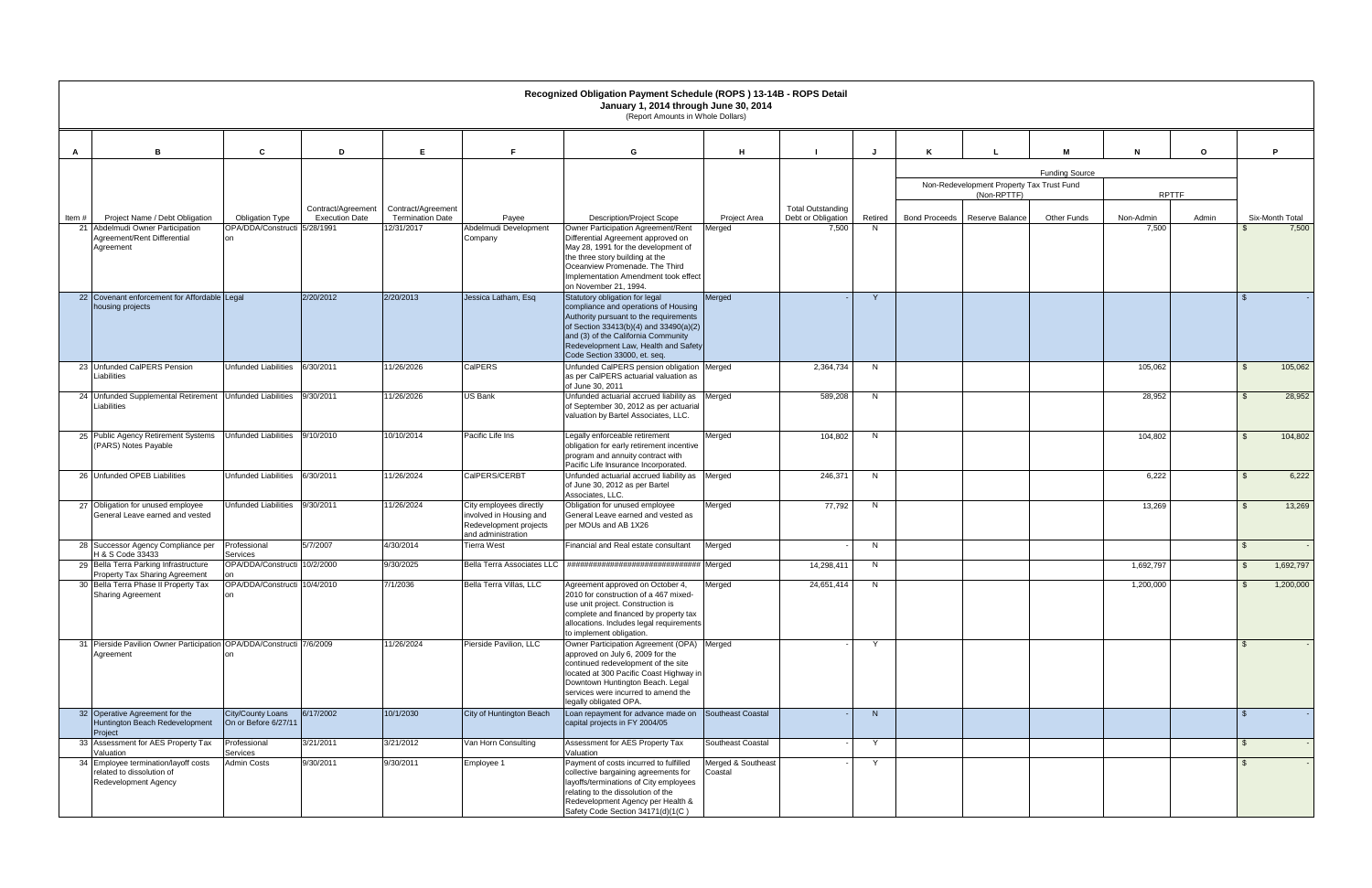|       |                                                                                   |                                                  |                                             |                                               |                         | Recognized Obligation Payment Schedule (ROPS) 13-14B - ROPS Detail<br>January 1, 2014 through June 30, 2014<br>(Report Amounts in Whole Dollars) |                               |                                                |         |                                           |                       |           |              |                           |
|-------|-----------------------------------------------------------------------------------|--------------------------------------------------|---------------------------------------------|-----------------------------------------------|-------------------------|--------------------------------------------------------------------------------------------------------------------------------------------------|-------------------------------|------------------------------------------------|---------|-------------------------------------------|-----------------------|-----------|--------------|---------------------------|
|       |                                                                                   |                                                  |                                             |                                               |                         |                                                                                                                                                  |                               |                                                |         |                                           |                       |           |              |                           |
| A     | B                                                                                 | C                                                | D                                           | E                                             | F                       | G                                                                                                                                                | н                             |                                                |         |                                           | м                     | N         | $\mathbf{o}$ | Þ                         |
|       |                                                                                   |                                                  |                                             |                                               |                         |                                                                                                                                                  |                               |                                                |         | Non-Redevelopment Property Tax Trust Fund | <b>Funding Source</b> |           |              |                           |
|       |                                                                                   |                                                  |                                             |                                               |                         |                                                                                                                                                  |                               |                                                |         | (Non-RPTTF)                               |                       |           | <b>RPTTF</b> |                           |
| Item# | Project Name / Debt Obligation                                                    | Obligation Type                                  | Contract/Agreement<br><b>Execution Date</b> | Contract/Agreement<br><b>Termination Date</b> | Payee                   | <b>Description/Project Scope</b>                                                                                                                 | Project Area                  | <b>Total Outstanding</b><br>Debt or Obligation | Retired | Bond Proceeds   Reserve Balance           | <b>Other Funds</b>    | Non-Admin | Admin        | Six-Month Total           |
|       | 35 Employee termination/layoff costs<br>related to dissolution of                 | Admin Costs                                      | 9/30/2011                                   | 9/30/2011                                     | Employee 2              | Payment of costs incurred to fulfilled<br>collective bargaining agreements for                                                                   | Merged & Southeast<br>Coastal |                                                |         |                                           |                       |           |              |                           |
|       | <b>Redevelopment Agency</b>                                                       |                                                  |                                             |                                               |                         | layoffs/terminations of City employees                                                                                                           |                               |                                                |         |                                           |                       |           |              |                           |
|       |                                                                                   |                                                  |                                             |                                               |                         | relating to the dissolution of the<br>Redevelopment Agency per Health &<br>Safety Code Section 34171(d)(1(C)                                     |                               |                                                |         |                                           |                       |           |              |                           |
|       | 36 Employee termination/layoff costs<br>related to dissolution of                 | <b>Admin Costs</b>                               | 9/30/2011                                   | 12/23/2011                                    | Employee 3              | Payment of costs incurred to fulfilled<br>collective bargaining agreements for                                                                   | Merged & Southeast<br>Coastal |                                                | Y       |                                           |                       |           |              | $\mathbf{\hat{s}}$        |
|       | <b>Redevelopment Agency</b>                                                       |                                                  |                                             |                                               |                         | layoffs/terminations of City employees                                                                                                           |                               |                                                |         |                                           |                       |           |              |                           |
|       |                                                                                   |                                                  |                                             |                                               |                         | relating to the dissolution of the<br>Redevelopment Agency per Health &                                                                          |                               |                                                |         |                                           |                       |           |              |                           |
|       | 37 Employee termination/layoff costs                                              | <b>Admin Costs</b>                               | 9/30/2011                                   | 9/30/2011                                     | Employee 4              | Safety Code Section 34171(d)(1(C)<br>Payment of costs incurred to fulfilled                                                                      | Merged & Southeast            |                                                | Y       |                                           |                       |           |              |                           |
|       | related to dissolution of                                                         |                                                  |                                             |                                               |                         | collective bargaining agreements for                                                                                                             | Coastal                       |                                                |         |                                           |                       |           |              |                           |
|       | <b>Redevelopment Agency</b>                                                       |                                                  |                                             |                                               |                         | layoffs/terminations of City employees<br>relating to the dissolution of the                                                                     |                               |                                                |         |                                           |                       |           |              |                           |
|       |                                                                                   |                                                  |                                             |                                               |                         | Redevelopment Agency per Health &<br>Safety Code Section 34171(d)(1(C)                                                                           |                               |                                                |         |                                           |                       |           |              |                           |
|       | 38 Litigation expenses for City of<br>Palmdale et al. v. Matosantos               | Litigation                                       | 7/8/2012                                    | 7/8/2015                                      | Kane Ballmer & Berkman  | Payment of litigation costs incurred<br>through June 30, 2012 relating to                                                                        | Merged & Southeast<br>Coastal | 75,000                                         | N       |                                           |                       |           |              | ፍ                         |
|       | pursuant to Health and Safety Code                                                |                                                  |                                             |                                               |                         | application for a Temporary Restraining                                                                                                          |                               |                                                |         |                                           |                       |           |              |                           |
|       | Section 34171(d)(1)(F)                                                            |                                                  |                                             |                                               |                         | Order pertaining to the June 1, 2012<br>property tax payments eligible under                                                                     |                               |                                                |         |                                           |                       |           |              |                           |
|       |                                                                                   |                                                  |                                             |                                               |                         | Health and Safety Code Section<br>34171(d)(1)(F) as amended by AB                                                                                |                               |                                                |         |                                           |                       |           |              |                           |
|       | 39 Legal expenses for Successor                                                   | Legal                                            | 7/8/2012                                    | 7/8/2015                                      | Kane Ballmer & Berkman  | 1484<br>Legal expenses to ensure Successor                                                                                                       | Merged & Southeast            | 75,000                                         | N       |                                           | 75,000                |           |              | 75,000<br>- SS            |
|       | Agency compliance with AB 1x 26<br>and AB 1484 pursuant to Health and             |                                                  |                                             |                                               |                         | Agency compliance with AB 1x 26 and<br>AB 1484                                                                                                   | Coastal                       |                                                |         |                                           |                       |           |              |                           |
|       | Safety Code Section 34171(d)(1)(F)                                                |                                                  |                                             |                                               |                         |                                                                                                                                                  |                               |                                                |         |                                           |                       |           |              |                           |
|       | 40 Economic Analysis services related<br>to Successor Agency compliance           | Professional<br>Services                         | 6/15/2010                                   | 6/15/2014                                     | <b>Keyser Marston</b>   | Economic Analysis consulting services   Merged & Southeast<br>to ensure Successor Agency                                                         | Coastal                       | 100,000                                        | N       |                                           | 100,000               |           |              | 100,000<br>$\mathfrak{L}$ |
|       | with AB 1x 26 and AB 1484 pursuant                                                |                                                  |                                             |                                               |                         | compliance with AB 1x 26 and AB 1484                                                                                                             |                               |                                                |         |                                           |                       |           |              |                           |
|       | to Health and Safety Code Section<br>34171(d)(1)(F)                               |                                                  |                                             |                                               |                         |                                                                                                                                                  |                               |                                                |         |                                           |                       |           |              |                           |
|       | 41 Huntington Center Redevelopment City/County Loans 6/9/2005<br>Plan development | On or Before 6/27/11                             |                                             | 10/1/2030                                     | <b>Successor Agency</b> | Land and Right-of-way acquisition costs Merged<br>connected with the Gothard-Hoover                                                              |                               |                                                | N       |                                           |                       |           |              |                           |
|       |                                                                                   |                                                  |                                             |                                               |                         | Extension project and development of a<br>public storage facility                                                                                |                               |                                                |         |                                           |                       |           |              |                           |
|       | 42 Main-Pier Redevelopment Project                                                | City/County Loans                                | 6/10/2005                                   | 10/1/2030                                     | <b>Successor Agency</b> | Costs incurred to acquire land within                                                                                                            | Merged                        |                                                | N       |                                           |                       |           |              | $\mathfrak{S}$            |
|       | Phase II                                                                          | On or Before 6/27/11                             |                                             |                                               |                         | the Main-Pier project area for Phase II<br>development projects                                                                                  |                               |                                                |         |                                           |                       |           |              |                           |
|       | 43 Development of Downtown Main-Pier City/County Loans<br>project area            | On or Before 6/27/11                             | 6/4/1990                                    | 10/1/2030                                     | <b>Successor Agency</b> | Costs incurred to acquire land within<br>the Main-Pier project area to implement                                                                 | Merged                        |                                                | N       |                                           |                       |           |              | - \$                      |
|       |                                                                                   |                                                  |                                             |                                               |                         | the construction of parking facilities<br>within the Downtown Main-Pier area                                                                     |                               |                                                |         |                                           |                       |           |              |                           |
|       | 44 Third Block West                                                               | <b>City/County Loans</b>                         | 6/18/2005                                   | 10/1/2030                                     | <b>Successor Agency</b> | Relocation, property acquisition, and                                                                                                            | Merged                        |                                                | N       |                                           |                       |           |              | - \$                      |
|       | commercial/residential project                                                    | On or Before 6/27/11                             |                                             |                                               |                         | other project costs associated with the<br>Third Block West                                                                                      |                               |                                                |         |                                           |                       |           |              |                           |
|       |                                                                                   |                                                  |                                             |                                               |                         | Condominium/Retail/Office project in                                                                                                             |                               |                                                |         |                                           |                       |           |              |                           |
|       |                                                                                   |                                                  |                                             |                                               |                         | the Main-Pier Redevelopment project<br>area                                                                                                      |                               |                                                |         |                                           |                       |           |              |                           |
|       | 45 Second Block Alley and Street<br><b>Improvement Project</b>                    | Bonds Issued On or 6/10/2005<br>Before 12/31/10  |                                             | 10/1/2030                                     | <b>Successor Agency</b> | Property acquisition cost associated<br>with the Second Block alley and street                                                                   | Merged                        |                                                | N       |                                           |                       |           |              | \$                        |
|       | 46 Strand Project                                                                 | <b>City/County Loans</b>                         | 6/18/2005                                   | 10/1/2030                                     | <b>Successor Agency</b> | improvement project<br>Relocation costs paid to Wind and Sea Merged                                                                              |                               |                                                | N       |                                           |                       |           |              | <b>S</b>                  |
|       |                                                                                   | On or Before 6/27/11                             |                                             |                                               |                         | Surf Shop                                                                                                                                        |                               |                                                |         |                                           |                       |           |              |                           |
|       | 47 Pierside Hotel/Retail/Parking<br><b>Structure Project</b>                      | <b>City/County Loans</b><br>On or Before 6/27/11 | 5/15/1992                                   | 10/1/2030                                     | <b>Successor Agency</b> | Relocation costs paid to Terry's Coffee   Merged<br>Shop and First Interstate Bank                                                               |                               |                                                | N       |                                           |                       |           |              | <b>S</b>                  |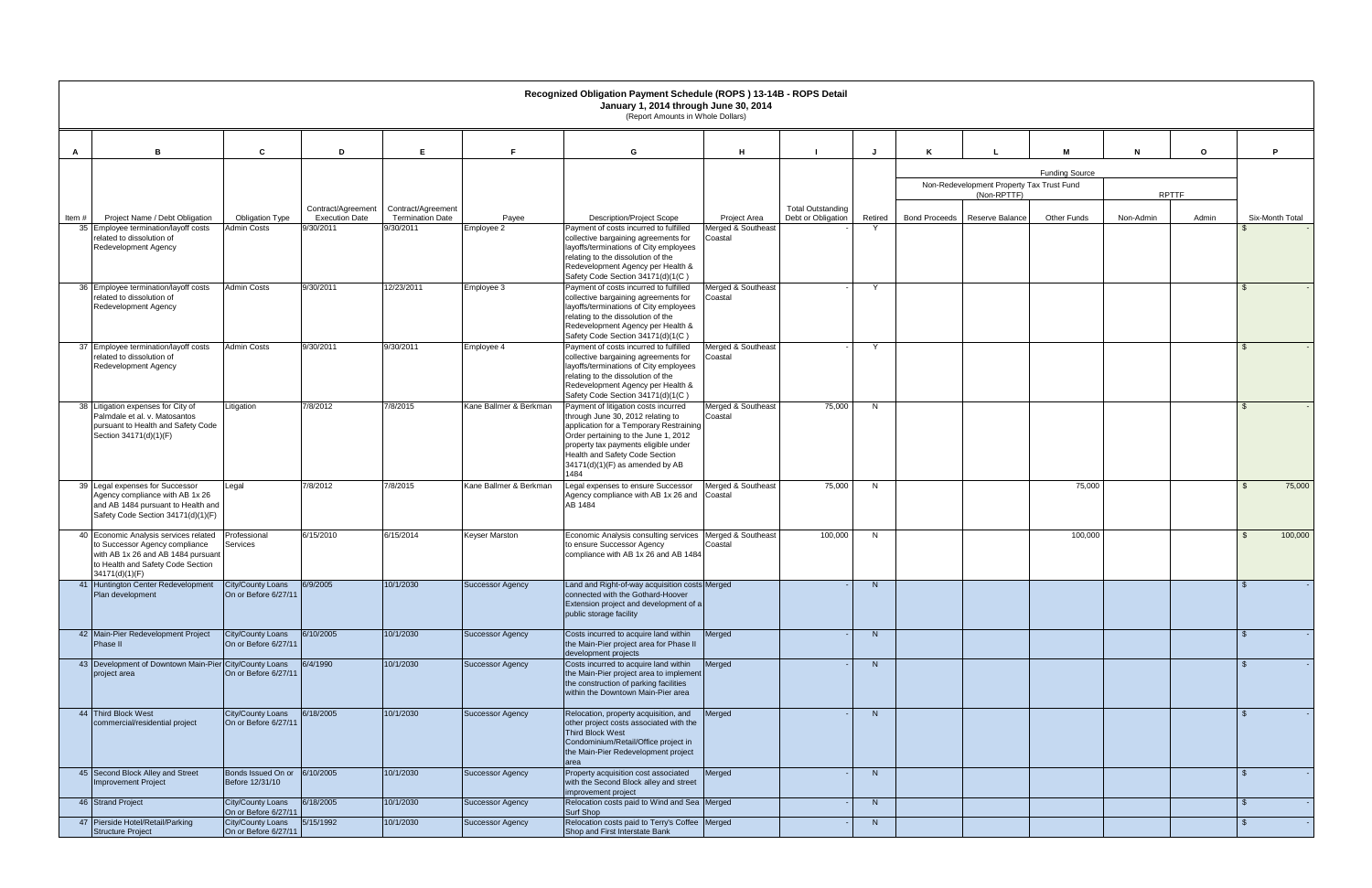|                                                                                                                                      |                                                  |                                             |                                               |                                                                                                | Recognized Obligation Payment Schedule (ROPS) 13-14B - ROPS Detail<br>January 1, 2014 through June 30, 2014<br>(Report Amounts in Whole Dollars)                                   |                               |                                                |         |                      |                                                          |                       |              |              |                |                 |
|--------------------------------------------------------------------------------------------------------------------------------------|--------------------------------------------------|---------------------------------------------|-----------------------------------------------|------------------------------------------------------------------------------------------------|------------------------------------------------------------------------------------------------------------------------------------------------------------------------------------|-------------------------------|------------------------------------------------|---------|----------------------|----------------------------------------------------------|-----------------------|--------------|--------------|----------------|-----------------|
| в                                                                                                                                    | C                                                | D                                           | E                                             | F                                                                                              | G                                                                                                                                                                                  | н                             |                                                |         |                      |                                                          | м                     | N            | $\mathbf{o}$ |                | P               |
|                                                                                                                                      |                                                  |                                             |                                               |                                                                                                |                                                                                                                                                                                    |                               |                                                |         |                      |                                                          | <b>Funding Source</b> |              |              |                |                 |
|                                                                                                                                      |                                                  |                                             |                                               |                                                                                                |                                                                                                                                                                                    |                               |                                                |         |                      | Non-Redevelopment Property Tax Trust Fund<br>(Non-RPTTF) |                       | <b>RPTTF</b> |              |                |                 |
| Project Name / Debt Obligation<br>Item $#$                                                                                           | Obligation Type                                  | Contract/Agreement<br><b>Execution Date</b> | Contract/Agreement<br><b>Termination Date</b> | Payee                                                                                          | <b>Description/Project Scope</b>                                                                                                                                                   | <b>Project Area</b>           | <b>Total Outstanding</b><br>Debt or Obligation | Retired | <b>Bond Proceeds</b> | Reserve Balance                                          | <b>Other Funds</b>    | Non-Admin    | Admin        |                | Six-Month Total |
| 48 Waterfront Commercial Master Site<br>Plan                                                                                         | City/County Loans<br>On or Before 6/27/11        | 3/1/1989                                    | 10/1/2030                                     | <b>Successor Agency</b>                                                                        | Costs related to the relocation, buyout, Merged<br>and demolition of Driftwood and Pacific<br>Mobile Home Parks related to the<br><b>Waterfront Commercial Master Site</b><br>Plan |                               |                                                | N       |                      |                                                          |                       |              |              |                |                 |
| 49 Strand Project                                                                                                                    | <b>City/County Loans</b><br>On or Before 6/27/11 | 10/19/1992                                  | 10/1/2030                                     | <b>Successor Agency</b>                                                                        | Property acquisition costs associated<br>with the Strand Project                                                                                                                   | Merged                        |                                                | N       |                      |                                                          |                       |              |              | $\mathbf{\$}$  |                 |
| 50 Enforcement of Successor Agency<br>dissolution compliance and<br>monitoring per AB 1X26 and AB1484                                | <b>Admin Costs</b>                               | 2/1/2012                                    | 1/26/2024                                     | Successor Agency, Kane<br>Ballmer, Keyser Marston,<br>and Macias Gini &<br>O'Connell LLP et al | Successor Agency administrative<br>obligations relating to maintaining<br>payments on enforceable obligations<br>and other activities as required by AB<br>1X26                    | Merged & Southeast<br>Coastal |                                                | N       |                      |                                                          | 412,510               |              | 250,000      | ∣\$            | 662,510         |
| 51 Successor Agency Property<br>Maintenance Fencing                                                                                  | Property Dispositions 11/1/2010                  |                                             | 11/26/2024                                    | S & S Fencing                                                                                  | Fencing to secure Successor Agency<br>Property                                                                                                                                     | Merged                        | 2,500                                          | N       |                      |                                                          |                       | 2,500        |              | -\$            | 2,500           |
| 52 Successor Agency Property<br>Maintenance - weed control                                                                           | Property<br>Maintenance                          | 11/1/2010                                   | 11/26/2024                                    | TruGreen                                                                                       | As needed weed abatement for Agency Merged<br>property                                                                                                                             |                               | 3,500                                          | N       |                      |                                                          |                       | 3,500        |              | $\mathfrak{S}$ | 3,500           |
| 53 Emerald Cove 2010 Series A Lease<br>Revenue Refunding Bonds                                                                       | Bonds Issued On or<br>Before 12/31/10            | 5/30/2010                                   | 9/1/2021                                      | <b>US Bank</b>                                                                                 | Emerald Cove 2010 Series A Lease<br>Revenue Refunding Bonds Debt<br><b>Service Payments</b>                                                                                        | Merged                        | 3,244,702                                      | N       |                      | 404,419                                                  |                       |              |              | \$             | 404,419         |
| 54   Pacific City - Very Low Income Units   OPA/DDA/Constructi 10/16/2006                                                            |                                                  |                                             | 11/26/2024                                    | Housing Authority                                                                              | Statutory housing obligation for Pacific Merged<br>City Project                                                                                                                    |                               | 6,500,000                                      | N       |                      |                                                          |                       |              |              | $\mathbb{S}$   |                 |
| 55 Litigation expenses for City of<br>Huntington Beach v. Matosantos<br>pursuant to Health and Safety Code<br>Section 34171(d)(1)(F) | Litigation                                       | 2/5/2013                                    | 2/5/2015                                      | Kane Ballmer & Berkman                                                                         | Payment of litigation costs for property Merged<br>tax payments eligible under Health and<br>Safety Code Section 34171(d)(1)(F) as<br>amended by AB 1484                           |                               | 75,000                                         | N       |                      |                                                          |                       | 75,000       |              | \$             | 75,000          |
| 56 RDA Dissolution Audit                                                                                                             | <b>Dissolution Audits</b>                        | 10/8/2012                                   | 1/26/2024                                     | Vavrinek, Trine & Day Co<br>LLP                                                                | Statutorily required review/audit to wind Merged & Southeast<br>down the RDA, such as due diligence<br>reviews                                                                     | Coastal                       | 17,395                                         | N       |                      |                                                          |                       | 17,395       |              | $\mathcal{S}$  | 17,395          |
| 57 Bella Terra I Project Management                                                                                                  | Project Management 2/1/2012<br>Costs             |                                             | 11/26/2024                                    | City of Huntington Beach                                                                       | Project management direct cost for<br>overseeing Bella Terra I                                                                                                                     | Merged                        | 2,200                                          | N       |                      |                                                          |                       | 2,200        |              | $\mathfrak{S}$ | 2,200           |
| 58 Bella Terra II Project Management                                                                                                 | Project Management 2/1/2012<br>Costs             |                                             | 11/26/2024                                    | City of Huntington Beach                                                                       | Project management direct cost for<br>overseeing Bella Terra 2                                                                                                                     | Merged                        | 2,200                                          | N       |                      |                                                          |                       | 2,200        |              | $\mathfrak{S}$ | 2,200           |
| 59 CIM Project Management                                                                                                            | Project Management 2/1/2012<br>Costs             |                                             | 11/26/2024                                    | City of Huntington Beach                                                                       | Project management direct cost for<br>overseeing CIM                                                                                                                               | Merged                        | 2,200                                          | N       |                      |                                                          |                       | 2,200        |              | $\mathbf{\$}$  | 2,200           |
| 60 Bella Terra I Financial Analysis                                                                                                  | Project Management 6/15/2010<br>Costs            |                                             | 1/26/2024                                     | Keyser Marston                                                                                 | Project management direct cost for<br>-ınancıal analysıs - Bella Terra I                                                                                                           | Merged                        | 3,100                                          | N       |                      |                                                          |                       | 3,100        |              | $\mathfrak{L}$ | 3,100           |
| 61 Bella Terra II Financial Analysis                                                                                                 | Project Management 6/15/2010<br>Costs            |                                             | 1/26/2024                                     | Keyser Marston                                                                                 | Project management direct cost for<br>Financial analysis - Bella Terra II                                                                                                          | Merged                        | 3,100                                          | N       |                      |                                                          |                       | 3,100        |              | $\mathfrak{S}$ | 3,100           |
| 62 CIM Financial Analysis                                                                                                            | Project Management 6/15/2010<br>Costs            |                                             | 11/26/2024                                    | Keyser Marston                                                                                 | Project management direct cost for<br>financial analysis - CIM                                                                                                                     | Merged                        | 3,100                                          | N       |                      |                                                          |                       | 3,100        |              | $\mathfrak{S}$ | 3,100           |
| 63 2002 Tax Allocation Refunding<br><b>Bonds</b>                                                                                     | Bonds Issued On or 6/19/2002<br>Before 12/31/10  |                                             | 8/1/2024                                      | Bank of New York Trust Co.                                                                     | Amount needed to fund shortfall in<br>bond reserve account                                                                                                                         | Merged                        | 29,514                                         | N       |                      |                                                          |                       | 29,514       |              | $\mathfrak{S}$ | 29,514          |
| 64 Successor Agency Financial<br><b>Statement Audit</b>                                                                              | <b>Dissolution Audits</b>                        | 10/21/2013                                  | 11/26/2024                                    | /avrinek, Trine & Day Co<br>LLP & Macias Gini and<br>O'Connell et al                           | Statutorily required annual financial<br>statement audit of Successor Agency.                                                                                                      | Merged                        | 10,000                                         | N       |                      |                                                          |                       | 10,000       |              | $\mathfrak{L}$ | 10,000          |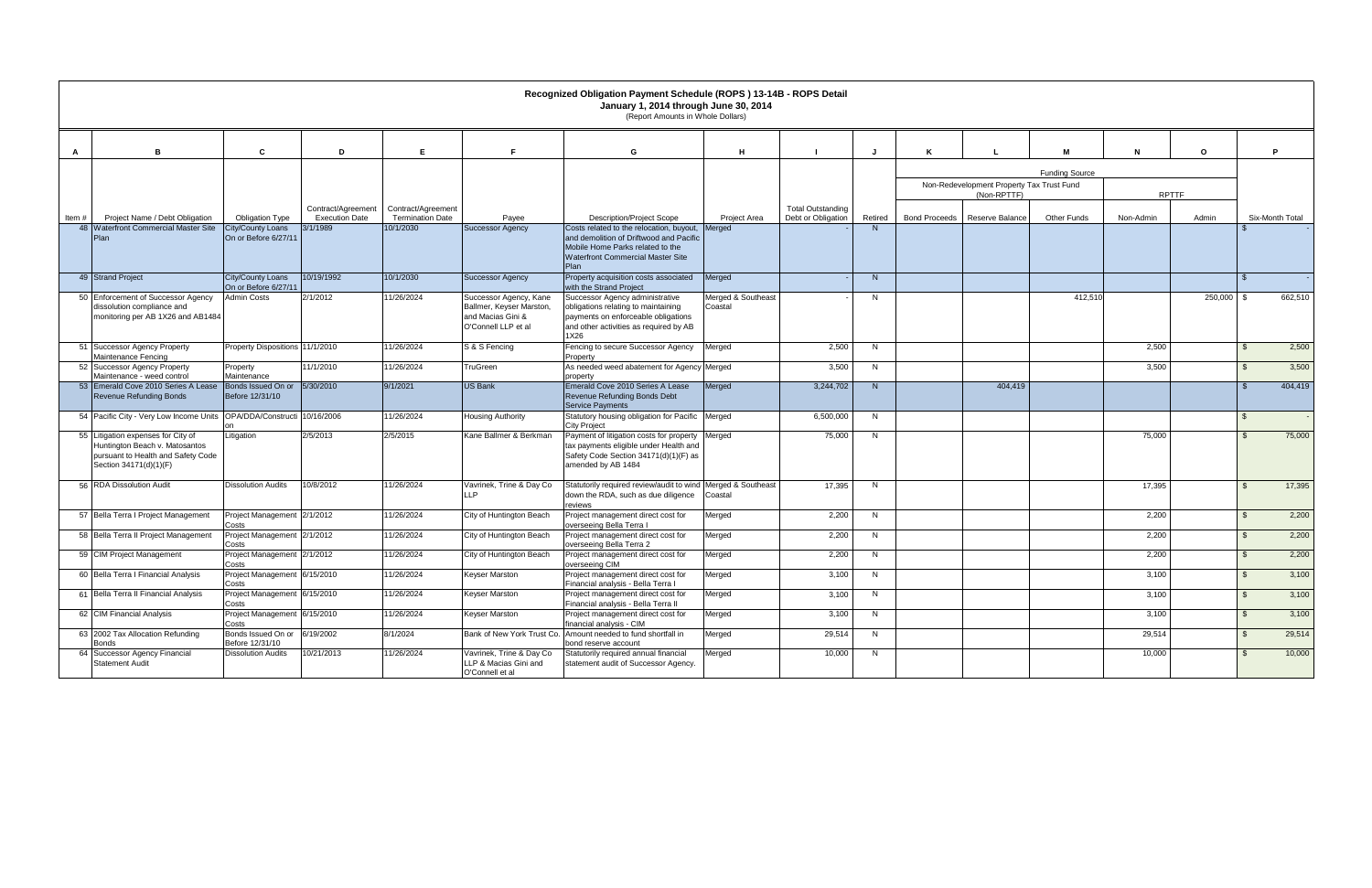|    |                                                                                                                                                                                                                                                                                                   |                               |        |                      |                               |                                         |                |                    |            | Recognized Obligation Payment Schedule (ROPS) 13-14B - Report of Prior Period Adjustments                                           |                                           |           |             |                                                                         |                           |                                                                                              |                                            |         |                                                                   |                                                                                                 |                                                                       |
|----|---------------------------------------------------------------------------------------------------------------------------------------------------------------------------------------------------------------------------------------------------------------------------------------------------|-------------------------------|--------|----------------------|-------------------------------|-----------------------------------------|----------------|--------------------|------------|-------------------------------------------------------------------------------------------------------------------------------------|-------------------------------------------|-----------|-------------|-------------------------------------------------------------------------|---------------------------|----------------------------------------------------------------------------------------------|--------------------------------------------|---------|-------------------------------------------------------------------|-------------------------------------------------------------------------------------------------|-----------------------------------------------------------------------|
|    | ROPS III Successor Agency (SA) Self-reported Prior Period Adjustments (PPA): Pursuant to HSC Section 34186 (a), SAs are required to report the differences between their actual available funding and their actual expenditure                                                                    |                               |        |                      |                               |                                         |                |                    |            | Reported for the ROPS III (January 1, 2013 through June 30, 2013) Period Pursuant to Health and Safety Code (HSC) section 34186 (a) | (Report Amounts in Whole Dollars)         |           |             |                                                                         |                           |                                                                                              |                                            |         |                                                                   |                                                                                                 |                                                                       |
|    | Redevelopment Property Tax Trust Fund (RPTTF) approved for the ROPS 13-14B (January through June 2014) period will be offset by the SA's self-reported ROPS III prior period adjustment. HSC Section 34186 (a) also specifies<br>by the county auditor-controller (CAC) and the State Controller. |                               |        |                      |                               |                                         |                |                    |            |                                                                                                                                     |                                           |           |             |                                                                         |                           |                                                                                              |                                            |         |                                                                   |                                                                                                 |                                                                       |
|    |                                                                                                                                                                                                                                                                                                   |                               |        |                      |                               |                                         |                |                    |            |                                                                                                                                     |                                           |           |             |                                                                         |                           |                                                                                              |                                            |         |                                                                   |                                                                                                 |                                                                       |
| А  | в                                                                                                                                                                                                                                                                                                 | $\mathbf{c}$                  | D      | E                    | F.<br>G                       | H                                       |                |                    | K          |                                                                                                                                     | м                                         |           |             | $\circ$                                                                 |                           | $\Omega$                                                                                     |                                            | S.      |                                                                   | U                                                                                               |                                                                       |
|    |                                                                                                                                                                                                                                                                                                   | тмп<br>(Includes LMIHF        |        |                      | <b>Non-RPTTF Expenditures</b> | eserve Balance<br>(Includes Other       |                |                    |            |                                                                                                                                     |                                           |           |             |                                                                         | <b>RPTTF Expenditures</b> |                                                                                              |                                            |         |                                                                   |                                                                                                 |                                                                       |
|    |                                                                                                                                                                                                                                                                                                   | Due Diligence<br>Review (DDR) |        |                      |                               | <b>Funds and Assets</b><br>DDR retained |                |                    |            |                                                                                                                                     |                                           |           |             |                                                                         |                           |                                                                                              |                                            |         |                                                                   | <b>Net SA Non-Admin</b>                                                                         |                                                                       |
|    |                                                                                                                                                                                                                                                                                                   | retained balances)            |        | <b>Bond Proceeds</b> |                               | balances)                               |                | <b>Other Funds</b> |            |                                                                                                                                     | <b>Non-Admin</b>                          |           |             |                                                                         |                           |                                                                                              | Admin                                      |         |                                                                   | and Admin PPA                                                                                   |                                                                       |
|    | Item # Project Name / Debt Obligation                                                                                                                                                                                                                                                             | Authoriz<br>ed                | Actual | Authoriz<br>ed       | Authoriz<br>Actual<br>ed      | Actual                                  | Authoriz<br>ed | Actual             | Authorized | Available<br><b>RPTTF</b><br>(ROPS III distributed<br>+ all other available<br>as of 1/1/13)                                        | Net Lesser of<br>Authorized/<br>Available |           | Actual      | <b>Difference</b><br>(If M is less than N<br>the difference is<br>zero) | Authorized                | Available<br><b>RPTTF</b><br>(ROPS III distributed<br>+ all other available<br>as of 1/1/13) | Net Lesser of<br>Authorized /<br>Available | Actual  | Difference<br>(If R is less than S,<br>the difference is<br>zero) | Net Difference<br>(Amount Used to<br>Offset ROPS 13-14B<br><b>Requested RPTTF</b><br>$(O + T))$ |                                                                       |
|    |                                                                                                                                                                                                                                                                                                   |                               |        |                      |                               |                                         |                | \$481,656          | 6,708,466  |                                                                                                                                     |                                           | 6,708,286 | 6,631,865   | 76,421                                                                  | 304,106                   |                                                                                              | 304,106                                    | 304,106 |                                                                   |                                                                                                 | 76,421 SA Comments                                                    |
|    | Land Sale Emerald Cove<br>Hyatt Regency Huntington                                                                                                                                                                                                                                                |                               |        |                      |                               |                                         |                |                    |            |                                                                                                                                     |                                           |           |             |                                                                         |                           |                                                                                              |                                            |         |                                                                   |                                                                                                 |                                                                       |
|    | <b>Beach Project</b><br>2002 Tax Allocation Refunding                                                                                                                                                                                                                                             |                               |        |                      |                               |                                         |                |                    | 1,043,146  |                                                                                                                                     |                                           | 1,043,146 | 1,043,146   |                                                                         |                           |                                                                                              |                                            |         |                                                                   |                                                                                                 | Includes RPTTF reserved for debt service in the amount of \$675,259   |
|    | 3 Bonds<br>1999 Tax Allocation Refunding                                                                                                                                                                                                                                                          |                               |        |                      |                               |                                         |                |                    | 1,640,938  |                                                                                                                                     |                                           | 1,640,938 | 1,640,938   |                                                                         |                           |                                                                                              |                                            |         |                                                                   |                                                                                                 | Includes RPTTF reserved for debt service in the amount of \$1,340,469 |
|    | <b>Bonds</b><br>2002 Tax Allocation Refunding                                                                                                                                                                                                                                                     |                               |        |                      |                               |                                         |                |                    | 743,289    |                                                                                                                                     |                                           | 743,289   | 743,289     |                                                                         |                           |                                                                                              |                                            |         |                                                                   |                                                                                                 | Includes RPTTF reserved for debt service in the amount of \$604,144   |
|    | <b>Bonds</b><br>1999 Tax Allocation Refunding                                                                                                                                                                                                                                                     |                               |        |                      |                               |                                         |                |                    | 500        |                                                                                                                                     |                                           | 500       | $500$ \$    |                                                                         |                           |                                                                                              |                                            |         |                                                                   |                                                                                                 |                                                                       |
|    | <b>Bonds</b><br>2002 Tax Allocation Refunding                                                                                                                                                                                                                                                     |                               |        |                      |                               |                                         |                |                    | 500        |                                                                                                                                     |                                           | 500       | 500S        |                                                                         |                           |                                                                                              |                                            |         |                                                                   |                                                                                                 |                                                                       |
|    | 7 Bonds<br>2002 Tax Allocation Refunding                                                                                                                                                                                                                                                          |                               |        |                      |                               |                                         |                |                    | 528,754    |                                                                                                                                     |                                           | 528,754   | 500,970     | 27,784                                                                  |                           |                                                                                              |                                            |         |                                                                   | 27,784                                                                                          |                                                                       |
|    | 8 Bonds<br>1999 Tax Allocation Refunding                                                                                                                                                                                                                                                          |                               |        |                      |                               |                                         |                |                    | 1,537      |                                                                                                                                     |                                           | 1,537     |             | 1,537                                                                   |                           |                                                                                              |                                            |         |                                                                   | 1,537                                                                                           |                                                                       |
|    | <b>Bonds</b><br>2002 Tax Allocation Refunding                                                                                                                                                                                                                                                     |                               |        |                      |                               |                                         |                |                    | 848        |                                                                                                                                     |                                           | 848       | 848 \$      |                                                                         |                           |                                                                                              |                                            |         |                                                                   |                                                                                                 |                                                                       |
|    | 10 Bonds<br>1999 Tax Allocation Refunding                                                                                                                                                                                                                                                         |                               |        |                      |                               |                                         |                |                    | 250        |                                                                                                                                     |                                           | 250       |             | 250                                                                     |                           |                                                                                              |                                            |         |                                                                   | 250<br>- \$                                                                                     |                                                                       |
|    | 11 Bonds<br>Emerald Cove 2010 Series A                                                                                                                                                                                                                                                            |                               |        |                      |                               |                                         |                |                    | 1,525      |                                                                                                                                     |                                           | 1,525     |             | 1,525                                                                   |                           |                                                                                              |                                            |         |                                                                   | 1,525                                                                                           |                                                                       |
|    | Lease Revenue Refunding<br>12 Bonds                                                                                                                                                                                                                                                               |                               |        |                      |                               |                                         |                |                    |            |                                                                                                                                     |                                           |           |             |                                                                         |                           |                                                                                              |                                            |         |                                                                   |                                                                                                 |                                                                       |
|    | HUD Section 108 Infrastructure<br>13 Loan for Hyatt/Hilton Properties                                                                                                                                                                                                                             |                               |        |                      |                               |                                         |                |                    | 427,512    |                                                                                                                                     |                                           | 427,512   | 427,512     |                                                                         |                           |                                                                                              |                                            |         |                                                                   |                                                                                                 | Includes RPTTF reserved for debt service in the amount of \$388,756   |
|    | Strand Hotel and Mixed-Use<br>14 Project, Parking & Infrastructure                                                                                                                                                                                                                                |                               |        |                      |                               |                                         |                |                    | 702,903    |                                                                                                                                     |                                           | 702,903   | 702,903     |                                                                         |                           |                                                                                              |                                            |         |                                                                   |                                                                                                 | Includes RPTTF reserved for debt service in the amount of \$702,903   |
|    | <b>Strand Project Additional</b><br>15 Parking                                                                                                                                                                                                                                                    |                               |        |                      |                               |                                         |                |                    | 49,756     |                                                                                                                                     |                                           | 49,576    | 49,576 \$   |                                                                         |                           |                                                                                              |                                            |         |                                                                   | -SS                                                                                             | Includes RPTTF reserved for debt service in the amount of \$49,576    |
|    | 16 Pacific City<br>Pacific City - Very Low Income                                                                                                                                                                                                                                                 |                               |        |                      |                               |                                         |                |                    | 20,000     |                                                                                                                                     |                                           | 20,000    | $19,481$ \$ | 519                                                                     |                           |                                                                                              |                                            |         | $\mathfrak{L}$                                                    | 519<br>$\mathcal{S}$                                                                            |                                                                       |
|    | 17 Units<br>Affordable Housing Compliance                                                                                                                                                                                                                                                         |                               |        |                      |                               |                                         |                |                    |            |                                                                                                                                     |                                           |           |             |                                                                         |                           |                                                                                              |                                            |         |                                                                   |                                                                                                 |                                                                       |
|    | Community Redevelopment<br>Law, Health and Safety Code<br>Section 33000, et. seq.<br>Covenant monitoring per AB                                                                                                                                                                                   |                               |        |                      |                               |                                         |                |                    |            |                                                                                                                                     |                                           |           |             |                                                                         |                           |                                                                                              |                                            |         |                                                                   |                                                                                                 |                                                                       |
|    | 18 987.<br>Repayment of SERAF Debt                                                                                                                                                                                                                                                                |                               |        |                      |                               |                                         |                |                    |            |                                                                                                                                     |                                           |           |             |                                                                         |                           |                                                                                              |                                            |         |                                                                   | S.                                                                                              |                                                                       |
|    | 19 Obligation 2009<br>Repayment of SERAF Debt                                                                                                                                                                                                                                                     |                               |        |                      |                               |                                         |                |                    |            |                                                                                                                                     |                                           |           |             |                                                                         |                           |                                                                                              |                                            |         |                                                                   |                                                                                                 |                                                                       |
|    | 20 Obligation 2010<br>Abdelmudi Owner Participation                                                                                                                                                                                                                                               |                               |        |                      |                               |                                         |                |                    |            |                                                                                                                                     |                                           |           |             |                                                                         |                           |                                                                                              |                                            |         |                                                                   |                                                                                                 |                                                                       |
|    | Agreement/Rent Differential<br>21 Agreement                                                                                                                                                                                                                                                       |                               |        |                      |                               |                                         |                |                    | 6,000      |                                                                                                                                     |                                           | 6,000     |             | 6,000                                                                   |                           |                                                                                              |                                            |         |                                                                   | 6,000                                                                                           |                                                                       |
|    | Covenant enforcement for<br>22 Affordable housing projects                                                                                                                                                                                                                                        |                               |        |                      |                               |                                         |                |                    |            |                                                                                                                                     |                                           |           |             |                                                                         |                           |                                                                                              |                                            |         |                                                                   |                                                                                                 |                                                                       |
| 23 | <b>Unfunded CalPERS Pension</b><br>Liabilities                                                                                                                                                                                                                                                    |                               |        |                      |                               |                                         |                |                    | 95,476     |                                                                                                                                     |                                           | 95,476    | 95,476      |                                                                         |                           |                                                                                              |                                            |         |                                                                   | \$                                                                                              |                                                                       |
|    | Unfunded Supplemental<br>24 Retirement Liabilities                                                                                                                                                                                                                                                |                               |        |                      |                               |                                         |                |                    | 28,952     |                                                                                                                                     |                                           | 28,952    | $28,952$ \$ |                                                                         |                           |                                                                                              |                                            |         |                                                                   |                                                                                                 |                                                                       |
|    | Public Agency Retirement<br>25 Systems (PARS) Notes Payable                                                                                                                                                                                                                                       |                               |        |                      |                               |                                         |                |                    | 19,965     |                                                                                                                                     |                                           | 19,965    | $19,965$ \$ |                                                                         |                           |                                                                                              |                                            |         |                                                                   | S.                                                                                              | Includes RPTTF reserved for debt service in the amount of \$19,965    |
|    | 26 Unfunded OPEB Liabilities<br>Obligation for unused employee                                                                                                                                                                                                                                    |                               |        |                      |                               |                                         |                |                    | 6,222      |                                                                                                                                     |                                           | 6,222     | 6,222       |                                                                         |                           |                                                                                              | $\mathbb{R}$                               |         | $\mathcal{S}$                                                     | $\mathsf{ls}$                                                                                   |                                                                       |
|    | General Leave earned and<br>27 vested                                                                                                                                                                                                                                                             |                               |        |                      |                               |                                         |                |                    | 11,460     |                                                                                                                                     |                                           | 11,460    | $8,889$ \$  | 2,571                                                                   |                           |                                                                                              |                                            |         |                                                                   | 2,571<br>$\mathcal{S}$                                                                          |                                                                       |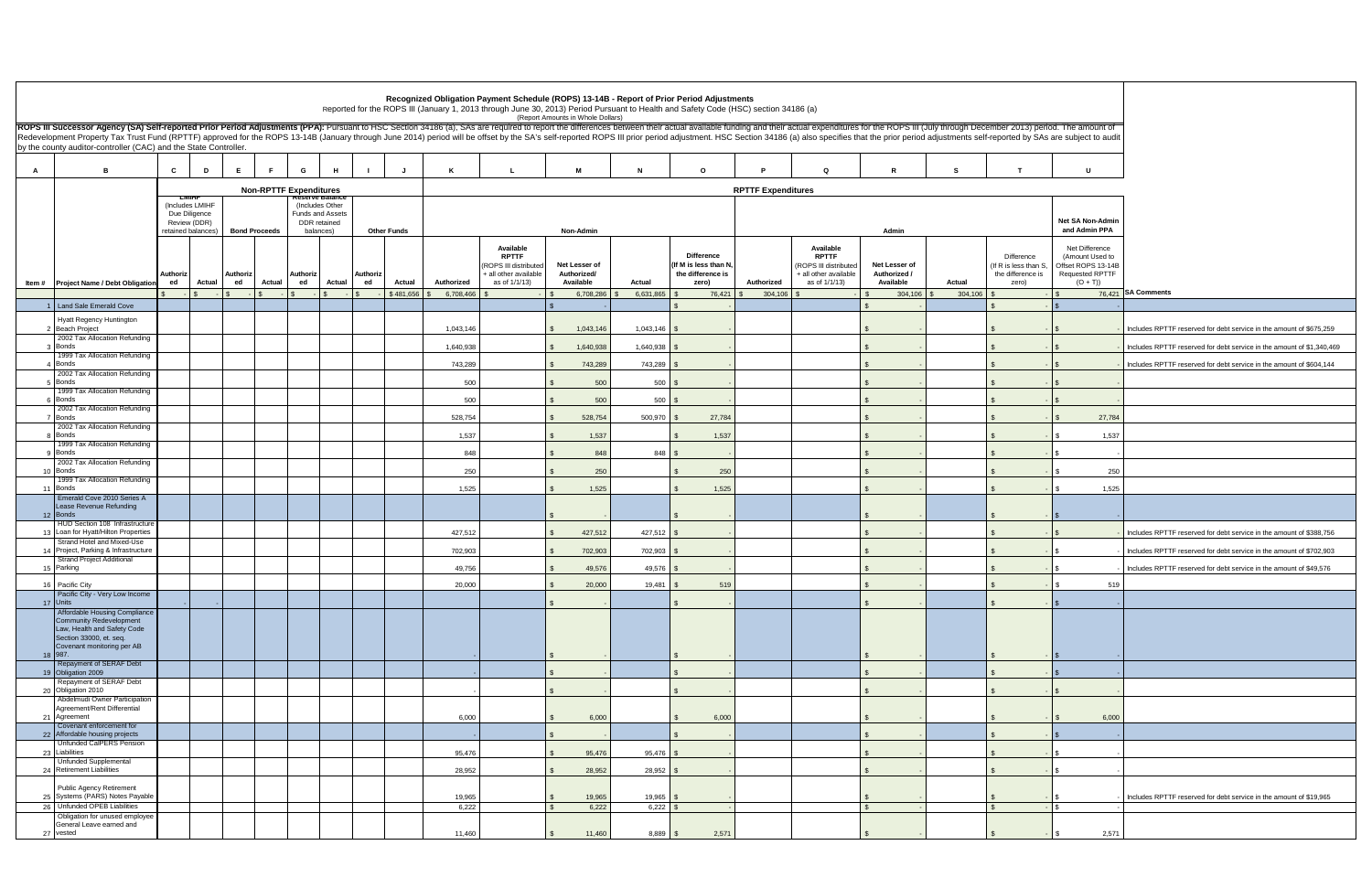|    |                                                                                                                                                                                                                                                                                                                                                                                                                                                                 |                                    |                               |                |                                     |                |                    |            | Recognized Obligation Payment Schedule (ROPS) 13-14B - Report of Prior Period Adjustments                                           |                                           |            |                                                                         |                           |                                                                                              |                                            |              |                                                                   |                                                                                                 |                                                                                                                                                                                                                                                 |
|----|-----------------------------------------------------------------------------------------------------------------------------------------------------------------------------------------------------------------------------------------------------------------------------------------------------------------------------------------------------------------------------------------------------------------------------------------------------------------|------------------------------------|-------------------------------|----------------|-------------------------------------|----------------|--------------------|------------|-------------------------------------------------------------------------------------------------------------------------------------|-------------------------------------------|------------|-------------------------------------------------------------------------|---------------------------|----------------------------------------------------------------------------------------------|--------------------------------------------|--------------|-------------------------------------------------------------------|-------------------------------------------------------------------------------------------------|-------------------------------------------------------------------------------------------------------------------------------------------------------------------------------------------------------------------------------------------------|
|    | ROPS III Successor Agency (SA) Self-reported Prior Period Adjustments (PPA): Pursuant to HSC Section 34186 (a), SAs are required to report the differences between their actual available funding and their actual expenditure<br>Redevelopment Property Tax Trust Fund (RPTTF) approved for the ROPS 13-14B (January through June 2014) period will be offset by the SA's self-reported ROPS III prior period adjustment. HSC Section 34186 (a) also specifies |                                    |                               |                |                                     |                |                    |            | Reported for the ROPS III (January 1, 2013 through June 30, 2013) Period Pursuant to Health and Safety Code (HSC) section 34186 (a) | (Report Amounts in Whole Dollars)         |            |                                                                         |                           |                                                                                              |                                            |              |                                                                   |                                                                                                 |                                                                                                                                                                                                                                                 |
|    | by the county auditor-controller (CAC) and the State Controller.                                                                                                                                                                                                                                                                                                                                                                                                |                                    |                               |                |                                     |                |                    |            |                                                                                                                                     |                                           |            |                                                                         |                           |                                                                                              |                                            |              |                                                                   |                                                                                                 |                                                                                                                                                                                                                                                 |
| A  | R                                                                                                                                                                                                                                                                                                                                                                                                                                                               | $\mathbf{c}$<br>D                  | E<br>F.                       | G              | H                                   |                | J                  | ĸ          |                                                                                                                                     | м                                         |            | $\circ$                                                                 |                           | $\Omega$                                                                                     |                                            |              |                                                                   | $\mathbf{U}$                                                                                    |                                                                                                                                                                                                                                                 |
|    |                                                                                                                                                                                                                                                                                                                                                                                                                                                                 | тишн                               | <b>Non-RPTTF Expenditures</b> |                |                                     |                |                    |            |                                                                                                                                     |                                           |            |                                                                         | <b>RPTTF Expenditures</b> |                                                                                              |                                            |              |                                                                   |                                                                                                 |                                                                                                                                                                                                                                                 |
|    |                                                                                                                                                                                                                                                                                                                                                                                                                                                                 | (Includes LMIHF<br>Due Diligence   |                               |                | (Includes Other<br>Funds and Assets |                |                    |            |                                                                                                                                     |                                           |            |                                                                         |                           |                                                                                              |                                            |              |                                                                   |                                                                                                 |                                                                                                                                                                                                                                                 |
|    |                                                                                                                                                                                                                                                                                                                                                                                                                                                                 | Review (DDR)<br>retained balances) | <b>Bond Proceeds</b>          |                | DDR retained<br>balances)           |                | <b>Other Funds</b> |            |                                                                                                                                     | Non-Admin                                 |            |                                                                         |                           |                                                                                              | Admin                                      |              |                                                                   | <b>Net SA Non-Admin</b><br>and Admin PPA                                                        |                                                                                                                                                                                                                                                 |
|    | Item # Project Name / Debt Obligation                                                                                                                                                                                                                                                                                                                                                                                                                           | Authoriz<br>ed<br><b>Actual</b>    | Authoriz<br>ed<br>Actual      | Authoriz<br>ed | Actual                              | Authoriz<br>ed | Actual             | Authorized | Available<br><b>RPTTF</b><br>(ROPS III distributed<br>+ all other available<br>as of 1/1/13)                                        | Net Lesser of<br>Authorized/<br>Available | Actual     | <b>Difference</b><br>(If M is less than N<br>the difference is<br>zero) | Authorized                | Available<br><b>RPTTF</b><br>(ROPS III distributed<br>+ all other available<br>as of 1/1/13) | Net Lesser of<br>Authorized /<br>Available | Actual       | Difference<br>(If R is less than S,<br>the difference is<br>zero) | Net Difference<br>(Amount Used to<br>Offset ROPS 13-14B<br><b>Requested RPTTF</b><br>$(O + T))$ |                                                                                                                                                                                                                                                 |
|    |                                                                                                                                                                                                                                                                                                                                                                                                                                                                 | $\mathcal{L}$                      |                               |                | $\frac{1}{3}$                       |                | \$481,656          | 6,708,466  |                                                                                                                                     | 6,708,286                                 | 6,631,865  | 76,421                                                                  | 304,106                   |                                                                                              | 304,106                                    | 304,106      |                                                                   | $\hat{\mathbf{r}}$                                                                              | 76,421 SA Comments                                                                                                                                                                                                                              |
|    | Successor Agency Compliance<br>28 per H & S Code 33433<br><b>Bella Terra Parking</b>                                                                                                                                                                                                                                                                                                                                                                            |                                    |                               |                |                                     |                |                    | 15,000     |                                                                                                                                     | 15,000                                    | 6,758      | 8,242                                                                   |                           |                                                                                              |                                            |              |                                                                   | 8,242                                                                                           |                                                                                                                                                                                                                                                 |
|    | Infrastructure Property Tax<br>29 Sharing Agreement                                                                                                                                                                                                                                                                                                                                                                                                             |                                    |                               |                |                                     |                |                    | 1,210,008  |                                                                                                                                     | 1,210,008                                 | 1,210,008  |                                                                         |                           |                                                                                              |                                            |              |                                                                   |                                                                                                 | Includes RPTTF reserved for debt service in the amount of \$1,026,067                                                                                                                                                                           |
|    | 30 Bella Terra Phase II                                                                                                                                                                                                                                                                                                                                                                                                                                         |                                    |                               |                |                                     |                |                    | 10,000     |                                                                                                                                     | 10,000                                    |            | 10,000                                                                  |                           |                                                                                              |                                            |              | $\mathcal{F}$                                                     | 10.000                                                                                          |                                                                                                                                                                                                                                                 |
| 31 | Pierside Pavilion Owner<br><b>Participation Agreement</b>                                                                                                                                                                                                                                                                                                                                                                                                       |                                    |                               |                |                                     |                |                    | 4,000      |                                                                                                                                     | 4,000                                     |            | 4,000                                                                   |                           |                                                                                              |                                            |              |                                                                   | 4,000<br>- S                                                                                    |                                                                                                                                                                                                                                                 |
|    | Operative Agreement for the<br><b>Huntington Beach</b><br>32 Redevelopment Project                                                                                                                                                                                                                                                                                                                                                                              |                                    |                               |                |                                     |                |                    |            |                                                                                                                                     |                                           |            |                                                                         |                           |                                                                                              |                                            |              |                                                                   |                                                                                                 |                                                                                                                                                                                                                                                 |
|    | Assessment for AES Property<br>33 Tax Valuation                                                                                                                                                                                                                                                                                                                                                                                                                 |                                    |                               |                |                                     |                |                    |            |                                                                                                                                     |                                           |            |                                                                         |                           |                                                                                              |                                            |              |                                                                   |                                                                                                 |                                                                                                                                                                                                                                                 |
|    | Employee termination/layoff<br>costs related to dissolution of<br>34 Redevelopment Agency                                                                                                                                                                                                                                                                                                                                                                       |                                    |                               |                |                                     |                |                    | 16.393     |                                                                                                                                     | 16,393                                    | 16,393     |                                                                         |                           |                                                                                              |                                            |              |                                                                   |                                                                                                 |                                                                                                                                                                                                                                                 |
|    | Employee termination/layoff<br>costs related to dissolution of<br>35 Redevelopment Agency                                                                                                                                                                                                                                                                                                                                                                       |                                    |                               |                |                                     |                |                    | 24,483     |                                                                                                                                     | 24,483                                    | 24,483     |                                                                         |                           |                                                                                              |                                            |              |                                                                   | S.                                                                                              |                                                                                                                                                                                                                                                 |
|    | Employee termination/layoff<br>costs related to dissolution of<br>36 Redevelopment Agency                                                                                                                                                                                                                                                                                                                                                                       |                                    |                               |                |                                     |                |                    | 75,328     |                                                                                                                                     | 75,328                                    | 75,328     |                                                                         |                           |                                                                                              |                                            |              |                                                                   |                                                                                                 |                                                                                                                                                                                                                                                 |
|    | Employee termination/layoff<br>costs related to dissolution of<br>37 Redevelopment Agency                                                                                                                                                                                                                                                                                                                                                                       |                                    |                               |                |                                     |                |                    | 9,728      |                                                                                                                                     | 9,728                                     | $9,728$ \$ |                                                                         |                           |                                                                                              |                                            |              |                                                                   |                                                                                                 |                                                                                                                                                                                                                                                 |
|    | Litigation expenses for City of<br>Palmdale et al. v. Matosantos<br>pursuant to Health and Safety                                                                                                                                                                                                                                                                                                                                                               |                                    |                               |                |                                     |                |                    |            |                                                                                                                                     |                                           |            |                                                                         |                           |                                                                                              |                                            |              |                                                                   |                                                                                                 |                                                                                                                                                                                                                                                 |
| 38 | Code Section 34171(d)(1)(F)<br>Legal expenses for Successor                                                                                                                                                                                                                                                                                                                                                                                                     |                                    |                               |                |                                     |                |                    | 13,993     |                                                                                                                                     | 13,993                                    |            | 13,993                                                                  |                           |                                                                                              |                                            |              |                                                                   | 13,993                                                                                          |                                                                                                                                                                                                                                                 |
|    | Agency compliance with AB 1x<br>26 and AB 1484 pursuant to<br>Health and Safety Code Section                                                                                                                                                                                                                                                                                                                                                                    |                                    |                               |                |                                     |                |                    |            |                                                                                                                                     |                                           |            |                                                                         |                           |                                                                                              |                                            |              |                                                                   |                                                                                                 |                                                                                                                                                                                                                                                 |
|    | 39 34171(d)(1)(F)<br>Economic Analysis services                                                                                                                                                                                                                                                                                                                                                                                                                 |                                    |                               |                |                                     |                | 60,321             |            |                                                                                                                                     |                                           |            |                                                                         |                           |                                                                                              |                                            |              |                                                                   |                                                                                                 |                                                                                                                                                                                                                                                 |
|    | related to Successor Agency<br>compliance with AB 1x 26 and<br>AB 1484 pursuant to Health and<br>Safety Code Section                                                                                                                                                                                                                                                                                                                                            |                                    |                               |                |                                     |                |                    |            |                                                                                                                                     |                                           |            |                                                                         |                           |                                                                                              |                                            |              |                                                                   |                                                                                                 |                                                                                                                                                                                                                                                 |
|    | 40 34171(d)(1)(F)<br><b>Huntington Center</b>                                                                                                                                                                                                                                                                                                                                                                                                                   |                                    |                               |                |                                     |                |                    |            |                                                                                                                                     |                                           |            |                                                                         |                           |                                                                                              |                                            |              |                                                                   |                                                                                                 |                                                                                                                                                                                                                                                 |
|    | Redevelopment Plan<br>41 development                                                                                                                                                                                                                                                                                                                                                                                                                            |                                    |                               |                |                                     |                |                    |            |                                                                                                                                     |                                           |            |                                                                         |                           |                                                                                              |                                            |              |                                                                   |                                                                                                 |                                                                                                                                                                                                                                                 |
|    | Main-Pier Redevelopment<br>42 Project Phase II                                                                                                                                                                                                                                                                                                                                                                                                                  |                                    |                               |                |                                     |                |                    |            |                                                                                                                                     |                                           |            |                                                                         |                           |                                                                                              |                                            |              |                                                                   |                                                                                                 |                                                                                                                                                                                                                                                 |
|    | Development of Downtown Main-<br>43 Pier project area                                                                                                                                                                                                                                                                                                                                                                                                           |                                    |                               |                |                                     |                |                    |            |                                                                                                                                     |                                           |            |                                                                         |                           |                                                                                              |                                            |              |                                                                   | S.                                                                                              |                                                                                                                                                                                                                                                 |
|    | <b>Third Block West</b><br>44 commercial/residential project                                                                                                                                                                                                                                                                                                                                                                                                    |                                    |                               |                |                                     |                |                    |            |                                                                                                                                     |                                           |            |                                                                         |                           |                                                                                              |                                            |              |                                                                   |                                                                                                 |                                                                                                                                                                                                                                                 |
|    | Second Block Alley and Street<br>45 Improvement Project                                                                                                                                                                                                                                                                                                                                                                                                         |                                    |                               |                |                                     |                |                    |            |                                                                                                                                     |                                           |            |                                                                         |                           |                                                                                              |                                            |              |                                                                   |                                                                                                 |                                                                                                                                                                                                                                                 |
|    | 46 Strand Project<br>Pierside Hotel/Retail/Parking                                                                                                                                                                                                                                                                                                                                                                                                              |                                    |                               |                |                                     |                |                    |            |                                                                                                                                     |                                           |            |                                                                         |                           |                                                                                              |                                            |              | $\mathcal{L}$                                                     | $\hat{\mathbf{r}}$                                                                              |                                                                                                                                                                                                                                                 |
|    | 47 Structure Project<br>Waterfront Commercial Master                                                                                                                                                                                                                                                                                                                                                                                                            |                                    |                               |                |                                     |                |                    |            |                                                                                                                                     |                                           |            |                                                                         |                           |                                                                                              |                                            |              |                                                                   | <b>S</b>                                                                                        |                                                                                                                                                                                                                                                 |
|    | 48 Site Plan<br>49 Strand Project                                                                                                                                                                                                                                                                                                                                                                                                                               |                                    |                               |                |                                     |                |                    |            |                                                                                                                                     |                                           |            |                                                                         |                           |                                                                                              | $\hat{\mathbf{r}}$                         |              | $\mathbb{S}$                                                      | $\mathcal{F}$                                                                                   |                                                                                                                                                                                                                                                 |
|    | <b>Enforcement of Successor</b><br>Agency dissolution compliance<br>and monitoring per AB 1X26 and<br>50 AB1484                                                                                                                                                                                                                                                                                                                                                 |                                    |                               |                |                                     |                | 421,335            |            |                                                                                                                                     |                                           |            |                                                                         | 304,106                   |                                                                                              | 304,106<br>$\mathbf{s}$                    | $304,106$ \$ |                                                                   |                                                                                                 | Per Health and Safety Code Section 34171(b), expenses funded by other<br>funds consist of allowable administrative expenses above the administrative<br>cap as per the Department of Finance's determination letter dated<br>December 18, 2012. |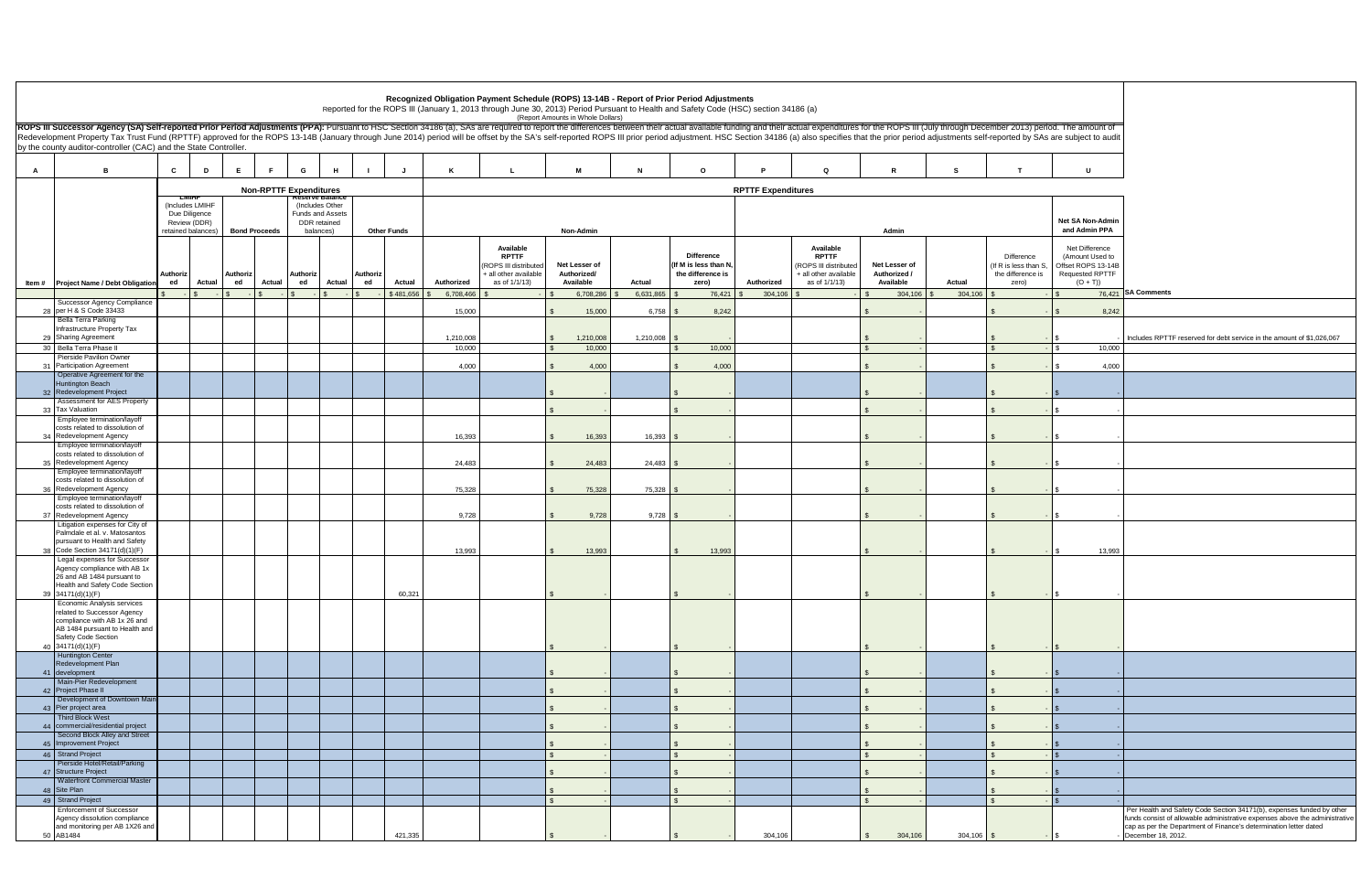| Recognized Obligation Payment Schedule (ROPS) 13-14B - Report of Prior Period Adjustments<br>Reported for the ROPS III (January 1, 2013 through June 30, 2013) Period Pursuant to Health and Safety Code (HSC) section 34186 (a)<br>(Report Amounts in Whole Dollars)<br>ROPS III Successor Agency (SA) Self-reported Prior Period Adjustments (PPA): Pursuant to HSC Section 34186 (a), SAs are required to report the differences between their actual available funding and their actual expenditure<br>Redevelopment Property Tax Trust Fund (RPTTF) approved for the ROPS 13-14B (January through June 2014) period will be offset by the SA's self-reported ROPS III prior period adjustment. HSC Section 34186 (a) also specifies<br>by the county auditor-controller (CAC) and the State Controller.<br>D<br>G<br>$\Omega$<br>$\mathbf{u}$<br>n.<br><b>Non-RPTTF Expenditures</b><br><b>RPTTF Expenditures</b><br><del>R</del> eserve Balance<br><b>СМІНІ-</b><br>(Includes LMIHF<br>(Includes Other<br>Due Diligence<br>Funds and Assets<br><b>Net SA Non-Admin</b><br>Review (DDR)<br><b>DDR</b> retained<br>and Admin PPA<br><b>Bond Proceeds</b><br><b>Other Funds</b><br><b>Non-Admin</b><br>retained balances)<br>balances)<br>Admin<br>Available<br>Available<br>Net Difference<br><b>RPTTF</b><br><b>Difference</b><br><b>RPTTF</b><br>Difference<br>(Amount Used to<br>Net Lesser of<br>(If M is less than N<br>(If R is less than S, Offset ROPS 13-14B)<br>(ROPS III distributed<br>(ROPS III distributed<br>Net Lesser of<br>Authoriz<br>Authoriz<br>Authorized/<br>the difference is<br><b>Requested RPTTF</b><br><b>Authoriz</b><br>Authoriz<br>+ all other available<br>+ all other available<br>Authorized /<br>the difference is<br>ed<br>as of 1/1/13)<br>Available<br>$(O + T)$<br>Actual<br>ed<br>Actual<br>ed<br>Actual<br>Authorized<br>Actual<br>Authorized<br>as of 1/1/13)<br>Available<br>Actual<br>ed<br>Actual<br>zero)<br>zero)<br><b>Project Name / Debt Obligation</b><br>ltem #<br>76,421 SA Comments<br>$\sqrt{S}$<br>$\sqrt{S}$<br>$\mathcal{R}$<br>6,708,286<br>6,631,865<br>76,421<br>304,106 \$<br>$304,106$ \$<br>$-15$<br>\$481,656<br>6.708.466 9<br>304,106<br>$\sim$<br><b>Successor Agency Property</b><br>51 Maintenance Fencing<br><b>Successor Agency Property</b><br>52 Maintenance - weed control<br>Emerald Cove 2010 Series A<br>Lease Revenue Refunding<br>53 Bonds<br>Pacific City - Very Low Income<br>54 Units<br>Litigation expenses for City of<br>Huntington Beach v. Matosantos<br>pursuant to Health and Safety |
|------------------------------------------------------------------------------------------------------------------------------------------------------------------------------------------------------------------------------------------------------------------------------------------------------------------------------------------------------------------------------------------------------------------------------------------------------------------------------------------------------------------------------------------------------------------------------------------------------------------------------------------------------------------------------------------------------------------------------------------------------------------------------------------------------------------------------------------------------------------------------------------------------------------------------------------------------------------------------------------------------------------------------------------------------------------------------------------------------------------------------------------------------------------------------------------------------------------------------------------------------------------------------------------------------------------------------------------------------------------------------------------------------------------------------------------------------------------------------------------------------------------------------------------------------------------------------------------------------------------------------------------------------------------------------------------------------------------------------------------------------------------------------------------------------------------------------------------------------------------------------------------------------------------------------------------------------------------------------------------------------------------------------------------------------------------------------------------------------------------------------------------------------------------------------------------------------------------------------------------------------------------------------------------------------------------------------------------------------------------------------------------------------------------------------------------------------------------------------------------------------------------------------------------------------------------------------------|
|                                                                                                                                                                                                                                                                                                                                                                                                                                                                                                                                                                                                                                                                                                                                                                                                                                                                                                                                                                                                                                                                                                                                                                                                                                                                                                                                                                                                                                                                                                                                                                                                                                                                                                                                                                                                                                                                                                                                                                                                                                                                                                                                                                                                                                                                                                                                                                                                                                                                                                                                                                                    |
|                                                                                                                                                                                                                                                                                                                                                                                                                                                                                                                                                                                                                                                                                                                                                                                                                                                                                                                                                                                                                                                                                                                                                                                                                                                                                                                                                                                                                                                                                                                                                                                                                                                                                                                                                                                                                                                                                                                                                                                                                                                                                                                                                                                                                                                                                                                                                                                                                                                                                                                                                                                    |
|                                                                                                                                                                                                                                                                                                                                                                                                                                                                                                                                                                                                                                                                                                                                                                                                                                                                                                                                                                                                                                                                                                                                                                                                                                                                                                                                                                                                                                                                                                                                                                                                                                                                                                                                                                                                                                                                                                                                                                                                                                                                                                                                                                                                                                                                                                                                                                                                                                                                                                                                                                                    |
|                                                                                                                                                                                                                                                                                                                                                                                                                                                                                                                                                                                                                                                                                                                                                                                                                                                                                                                                                                                                                                                                                                                                                                                                                                                                                                                                                                                                                                                                                                                                                                                                                                                                                                                                                                                                                                                                                                                                                                                                                                                                                                                                                                                                                                                                                                                                                                                                                                                                                                                                                                                    |
|                                                                                                                                                                                                                                                                                                                                                                                                                                                                                                                                                                                                                                                                                                                                                                                                                                                                                                                                                                                                                                                                                                                                                                                                                                                                                                                                                                                                                                                                                                                                                                                                                                                                                                                                                                                                                                                                                                                                                                                                                                                                                                                                                                                                                                                                                                                                                                                                                                                                                                                                                                                    |
|                                                                                                                                                                                                                                                                                                                                                                                                                                                                                                                                                                                                                                                                                                                                                                                                                                                                                                                                                                                                                                                                                                                                                                                                                                                                                                                                                                                                                                                                                                                                                                                                                                                                                                                                                                                                                                                                                                                                                                                                                                                                                                                                                                                                                                                                                                                                                                                                                                                                                                                                                                                    |
|                                                                                                                                                                                                                                                                                                                                                                                                                                                                                                                                                                                                                                                                                                                                                                                                                                                                                                                                                                                                                                                                                                                                                                                                                                                                                                                                                                                                                                                                                                                                                                                                                                                                                                                                                                                                                                                                                                                                                                                                                                                                                                                                                                                                                                                                                                                                                                                                                                                                                                                                                                                    |
|                                                                                                                                                                                                                                                                                                                                                                                                                                                                                                                                                                                                                                                                                                                                                                                                                                                                                                                                                                                                                                                                                                                                                                                                                                                                                                                                                                                                                                                                                                                                                                                                                                                                                                                                                                                                                                                                                                                                                                                                                                                                                                                                                                                                                                                                                                                                                                                                                                                                                                                                                                                    |
|                                                                                                                                                                                                                                                                                                                                                                                                                                                                                                                                                                                                                                                                                                                                                                                                                                                                                                                                                                                                                                                                                                                                                                                                                                                                                                                                                                                                                                                                                                                                                                                                                                                                                                                                                                                                                                                                                                                                                                                                                                                                                                                                                                                                                                                                                                                                                                                                                                                                                                                                                                                    |
|                                                                                                                                                                                                                                                                                                                                                                                                                                                                                                                                                                                                                                                                                                                                                                                                                                                                                                                                                                                                                                                                                                                                                                                                                                                                                                                                                                                                                                                                                                                                                                                                                                                                                                                                                                                                                                                                                                                                                                                                                                                                                                                                                                                                                                                                                                                                                                                                                                                                                                                                                                                    |
|                                                                                                                                                                                                                                                                                                                                                                                                                                                                                                                                                                                                                                                                                                                                                                                                                                                                                                                                                                                                                                                                                                                                                                                                                                                                                                                                                                                                                                                                                                                                                                                                                                                                                                                                                                                                                                                                                                                                                                                                                                                                                                                                                                                                                                                                                                                                                                                                                                                                                                                                                                                    |
|                                                                                                                                                                                                                                                                                                                                                                                                                                                                                                                                                                                                                                                                                                                                                                                                                                                                                                                                                                                                                                                                                                                                                                                                                                                                                                                                                                                                                                                                                                                                                                                                                                                                                                                                                                                                                                                                                                                                                                                                                                                                                                                                                                                                                                                                                                                                                                                                                                                                                                                                                                                    |
|                                                                                                                                                                                                                                                                                                                                                                                                                                                                                                                                                                                                                                                                                                                                                                                                                                                                                                                                                                                                                                                                                                                                                                                                                                                                                                                                                                                                                                                                                                                                                                                                                                                                                                                                                                                                                                                                                                                                                                                                                                                                                                                                                                                                                                                                                                                                                                                                                                                                                                                                                                                    |
|                                                                                                                                                                                                                                                                                                                                                                                                                                                                                                                                                                                                                                                                                                                                                                                                                                                                                                                                                                                                                                                                                                                                                                                                                                                                                                                                                                                                                                                                                                                                                                                                                                                                                                                                                                                                                                                                                                                                                                                                                                                                                                                                                                                                                                                                                                                                                                                                                                                                                                                                                                                    |
|                                                                                                                                                                                                                                                                                                                                                                                                                                                                                                                                                                                                                                                                                                                                                                                                                                                                                                                                                                                                                                                                                                                                                                                                                                                                                                                                                                                                                                                                                                                                                                                                                                                                                                                                                                                                                                                                                                                                                                                                                                                                                                                                                                                                                                                                                                                                                                                                                                                                                                                                                                                    |
|                                                                                                                                                                                                                                                                                                                                                                                                                                                                                                                                                                                                                                                                                                                                                                                                                                                                                                                                                                                                                                                                                                                                                                                                                                                                                                                                                                                                                                                                                                                                                                                                                                                                                                                                                                                                                                                                                                                                                                                                                                                                                                                                                                                                                                                                                                                                                                                                                                                                                                                                                                                    |
|                                                                                                                                                                                                                                                                                                                                                                                                                                                                                                                                                                                                                                                                                                                                                                                                                                                                                                                                                                                                                                                                                                                                                                                                                                                                                                                                                                                                                                                                                                                                                                                                                                                                                                                                                                                                                                                                                                                                                                                                                                                                                                                                                                                                                                                                                                                                                                                                                                                                                                                                                                                    |
|                                                                                                                                                                                                                                                                                                                                                                                                                                                                                                                                                                                                                                                                                                                                                                                                                                                                                                                                                                                                                                                                                                                                                                                                                                                                                                                                                                                                                                                                                                                                                                                                                                                                                                                                                                                                                                                                                                                                                                                                                                                                                                                                                                                                                                                                                                                                                                                                                                                                                                                                                                                    |
|                                                                                                                                                                                                                                                                                                                                                                                                                                                                                                                                                                                                                                                                                                                                                                                                                                                                                                                                                                                                                                                                                                                                                                                                                                                                                                                                                                                                                                                                                                                                                                                                                                                                                                                                                                                                                                                                                                                                                                                                                                                                                                                                                                                                                                                                                                                                                                                                                                                                                                                                                                                    |
|                                                                                                                                                                                                                                                                                                                                                                                                                                                                                                                                                                                                                                                                                                                                                                                                                                                                                                                                                                                                                                                                                                                                                                                                                                                                                                                                                                                                                                                                                                                                                                                                                                                                                                                                                                                                                                                                                                                                                                                                                                                                                                                                                                                                                                                                                                                                                                                                                                                                                                                                                                                    |
|                                                                                                                                                                                                                                                                                                                                                                                                                                                                                                                                                                                                                                                                                                                                                                                                                                                                                                                                                                                                                                                                                                                                                                                                                                                                                                                                                                                                                                                                                                                                                                                                                                                                                                                                                                                                                                                                                                                                                                                                                                                                                                                                                                                                                                                                                                                                                                                                                                                                                                                                                                                    |
|                                                                                                                                                                                                                                                                                                                                                                                                                                                                                                                                                                                                                                                                                                                                                                                                                                                                                                                                                                                                                                                                                                                                                                                                                                                                                                                                                                                                                                                                                                                                                                                                                                                                                                                                                                                                                                                                                                                                                                                                                                                                                                                                                                                                                                                                                                                                                                                                                                                                                                                                                                                    |
|                                                                                                                                                                                                                                                                                                                                                                                                                                                                                                                                                                                                                                                                                                                                                                                                                                                                                                                                                                                                                                                                                                                                                                                                                                                                                                                                                                                                                                                                                                                                                                                                                                                                                                                                                                                                                                                                                                                                                                                                                                                                                                                                                                                                                                                                                                                                                                                                                                                                                                                                                                                    |
|                                                                                                                                                                                                                                                                                                                                                                                                                                                                                                                                                                                                                                                                                                                                                                                                                                                                                                                                                                                                                                                                                                                                                                                                                                                                                                                                                                                                                                                                                                                                                                                                                                                                                                                                                                                                                                                                                                                                                                                                                                                                                                                                                                                                                                                                                                                                                                                                                                                                                                                                                                                    |
|                                                                                                                                                                                                                                                                                                                                                                                                                                                                                                                                                                                                                                                                                                                                                                                                                                                                                                                                                                                                                                                                                                                                                                                                                                                                                                                                                                                                                                                                                                                                                                                                                                                                                                                                                                                                                                                                                                                                                                                                                                                                                                                                                                                                                                                                                                                                                                                                                                                                                                                                                                                    |
|                                                                                                                                                                                                                                                                                                                                                                                                                                                                                                                                                                                                                                                                                                                                                                                                                                                                                                                                                                                                                                                                                                                                                                                                                                                                                                                                                                                                                                                                                                                                                                                                                                                                                                                                                                                                                                                                                                                                                                                                                                                                                                                                                                                                                                                                                                                                                                                                                                                                                                                                                                                    |
|                                                                                                                                                                                                                                                                                                                                                                                                                                                                                                                                                                                                                                                                                                                                                                                                                                                                                                                                                                                                                                                                                                                                                                                                                                                                                                                                                                                                                                                                                                                                                                                                                                                                                                                                                                                                                                                                                                                                                                                                                                                                                                                                                                                                                                                                                                                                                                                                                                                                                                                                                                                    |
|                                                                                                                                                                                                                                                                                                                                                                                                                                                                                                                                                                                                                                                                                                                                                                                                                                                                                                                                                                                                                                                                                                                                                                                                                                                                                                                                                                                                                                                                                                                                                                                                                                                                                                                                                                                                                                                                                                                                                                                                                                                                                                                                                                                                                                                                                                                                                                                                                                                                                                                                                                                    |
|                                                                                                                                                                                                                                                                                                                                                                                                                                                                                                                                                                                                                                                                                                                                                                                                                                                                                                                                                                                                                                                                                                                                                                                                                                                                                                                                                                                                                                                                                                                                                                                                                                                                                                                                                                                                                                                                                                                                                                                                                                                                                                                                                                                                                                                                                                                                                                                                                                                                                                                                                                                    |
| 55 Code Section 34171(d)(1)(F)                                                                                                                                                                                                                                                                                                                                                                                                                                                                                                                                                                                                                                                                                                                                                                                                                                                                                                                                                                                                                                                                                                                                                                                                                                                                                                                                                                                                                                                                                                                                                                                                                                                                                                                                                                                                                                                                                                                                                                                                                                                                                                                                                                                                                                                                                                                                                                                                                                                                                                                                                     |
|                                                                                                                                                                                                                                                                                                                                                                                                                                                                                                                                                                                                                                                                                                                                                                                                                                                                                                                                                                                                                                                                                                                                                                                                                                                                                                                                                                                                                                                                                                                                                                                                                                                                                                                                                                                                                                                                                                                                                                                                                                                                                                                                                                                                                                                                                                                                                                                                                                                                                                                                                                                    |
| Overhead costs allocated to<br>Successor Agency per Cost                                                                                                                                                                                                                                                                                                                                                                                                                                                                                                                                                                                                                                                                                                                                                                                                                                                                                                                                                                                                                                                                                                                                                                                                                                                                                                                                                                                                                                                                                                                                                                                                                                                                                                                                                                                                                                                                                                                                                                                                                                                                                                                                                                                                                                                                                                                                                                                                                                                                                                                           |
| 56 Allocation Plan prepared by MGT                                                                                                                                                                                                                                                                                                                                                                                                                                                                                                                                                                                                                                                                                                                                                                                                                                                                                                                                                                                                                                                                                                                                                                                                                                                                                                                                                                                                                                                                                                                                                                                                                                                                                                                                                                                                                                                                                                                                                                                                                                                                                                                                                                                                                                                                                                                                                                                                                                                                                                                                                 |